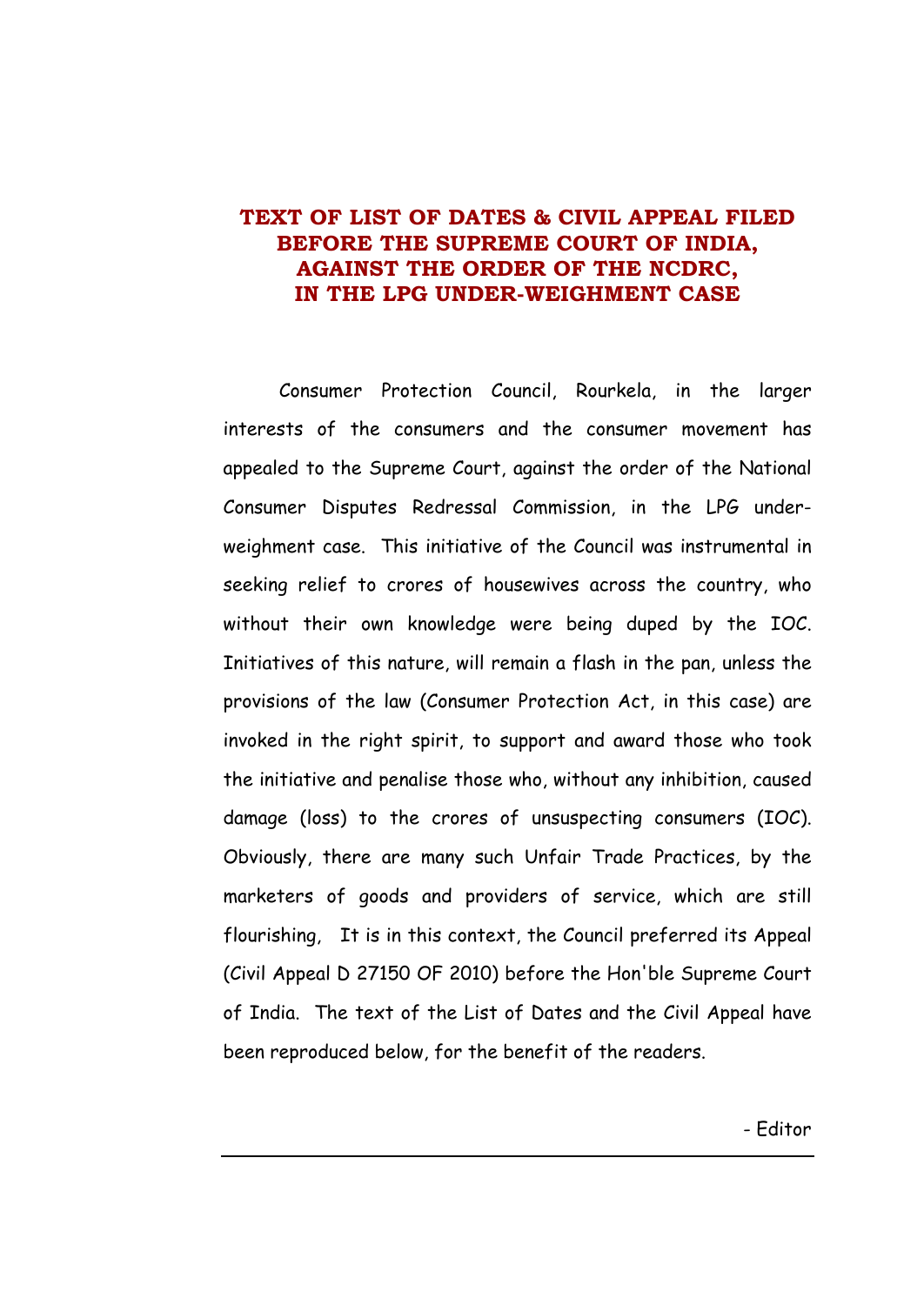## SYNOPSIS AND LIST OF DATES

That the Appellant, Consumer Protection Council, Rourkela, a Voluntary Consumer Organisation, has been functioning since 1985. Through its committed work since inception, it endeared itself to the local population. The residents of the Rourkela Steel Township and the adjoining areas had so much of faith in the Appellant that they freely visited the office on Sundays to share their problems and to utilize the 'Free' counseling on consumer issues.

02.06.2000 The Appellant herein received a complaint from a "*Indane*" LPG consumer of Rourkela Steel Township that he had received a LPG refill which was 4 kg less than the stipulated weight.(14.2 kg).

14.06.2000 First Survey was conducted by the Appellant, To 21.06.2000 covering 48 households, who were consumers of *Indane* LPG. The survey revealed that only 12.5% of the refill cylinders weighed were within the tolerance range of  $\pm$ 150 gms. The consumers on an average were getting only 12.74 kg, losing on an average Rs. 24/- per refill cylinder, as per the price existing then, at Rourkela, Orissa.

22.06.2000 The Appellant wrote to Director, Legal Metrology, GOI (Respondent No. 6), Chairman, IOC (Respondent No. 1) and others, vide letter no. CP/IOC/108/2000-01, dated 22.06.2000, seeking their intervention to safeguard the interests of the consumers.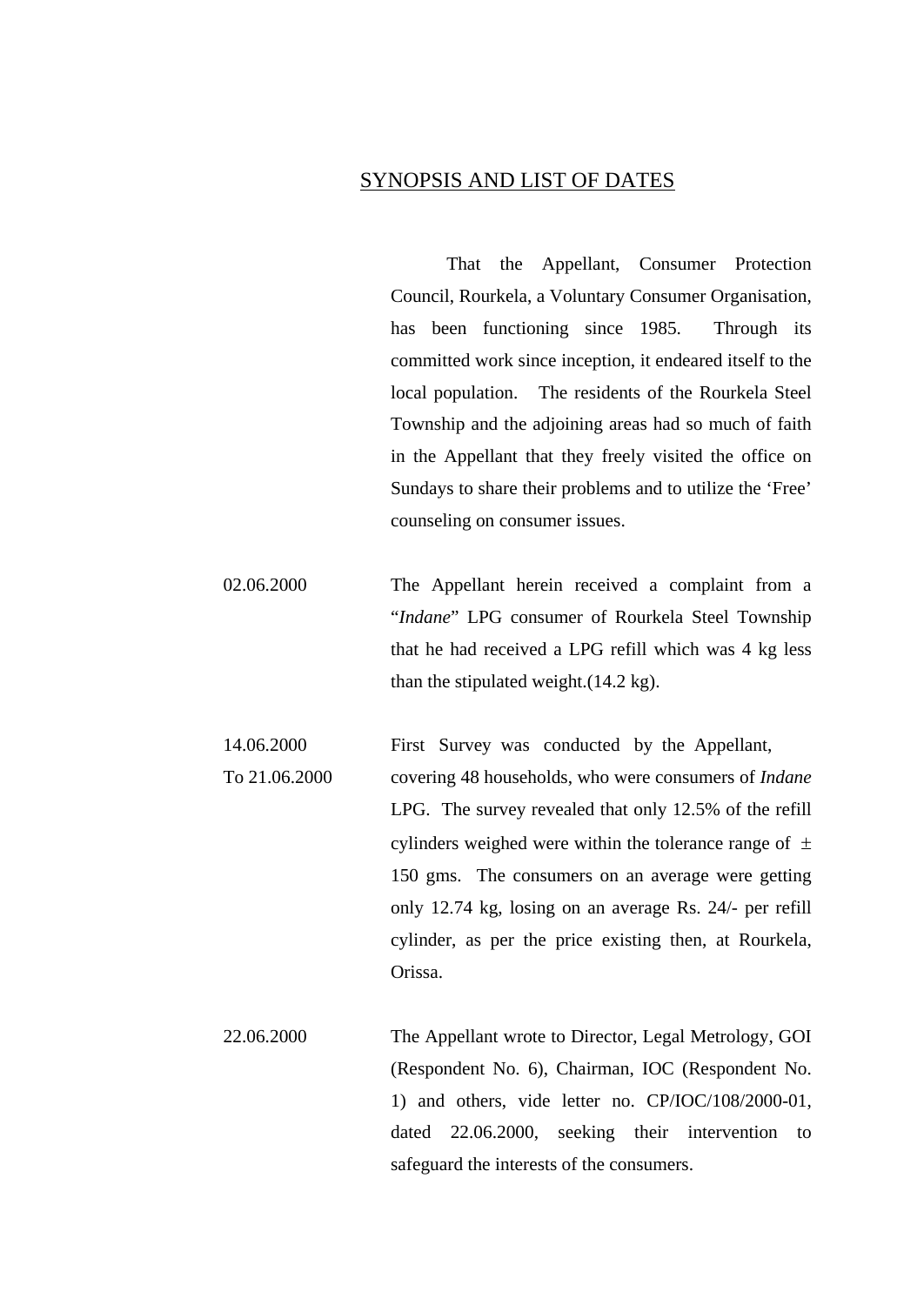- 22.07.2000 Second Survey was conducted by the Appellant, jointly with the Respondent No. 5. Mid-way through the Survey (after covering 18 households), Respondent Company's representative walked away. This sample revealed that only 22.2% of the *Indane* LPG refill cylinders conformed to the stipulated weight of 14.2 kg  $\pm$  150 gms. Thus the consumers on an average were receiving only 12.59 kg, losing about Rs. 25.50 per refill cylinder, as per the price existing then, at Rourkela. The Appellant thereafter informed Respondent Nos. 6, 1, and others concerned, vide letter no. CP/IOC/ 143/2000-01, dated 01.08.2000.
- 26.08.2000 The then Secretary of the Appellant Council visited the LPG Bottling Plant, at Balasore, Orissa, of the Respondent Company, at the invitation of the Respondent Nos. 3, 4  $\&$  5. There he studied the Carousel Machine and assessed the deficiencies in the existing systems of the LPG Bottling Plant.
- 30.08.2000 The Appellant informed Respondent No.6, Respondent No.1 and others, vide letter no. CP/IOC/179/2000-01, dated 30.08.2000, about the inherent shortcomings in the LPG bottling process, at Balasore and requested them to take appropriate action so that the consumers may get the right quantity of LPG, in the *Indane* refills.
- 08.11.2000 The Appellant raised the under-weighment of LPG refills, in the XX Meeting of the Central Consumer Protection Council, held at Vigyan Bhavan, New Delhi. The Appellant's plea made in the Meeting, was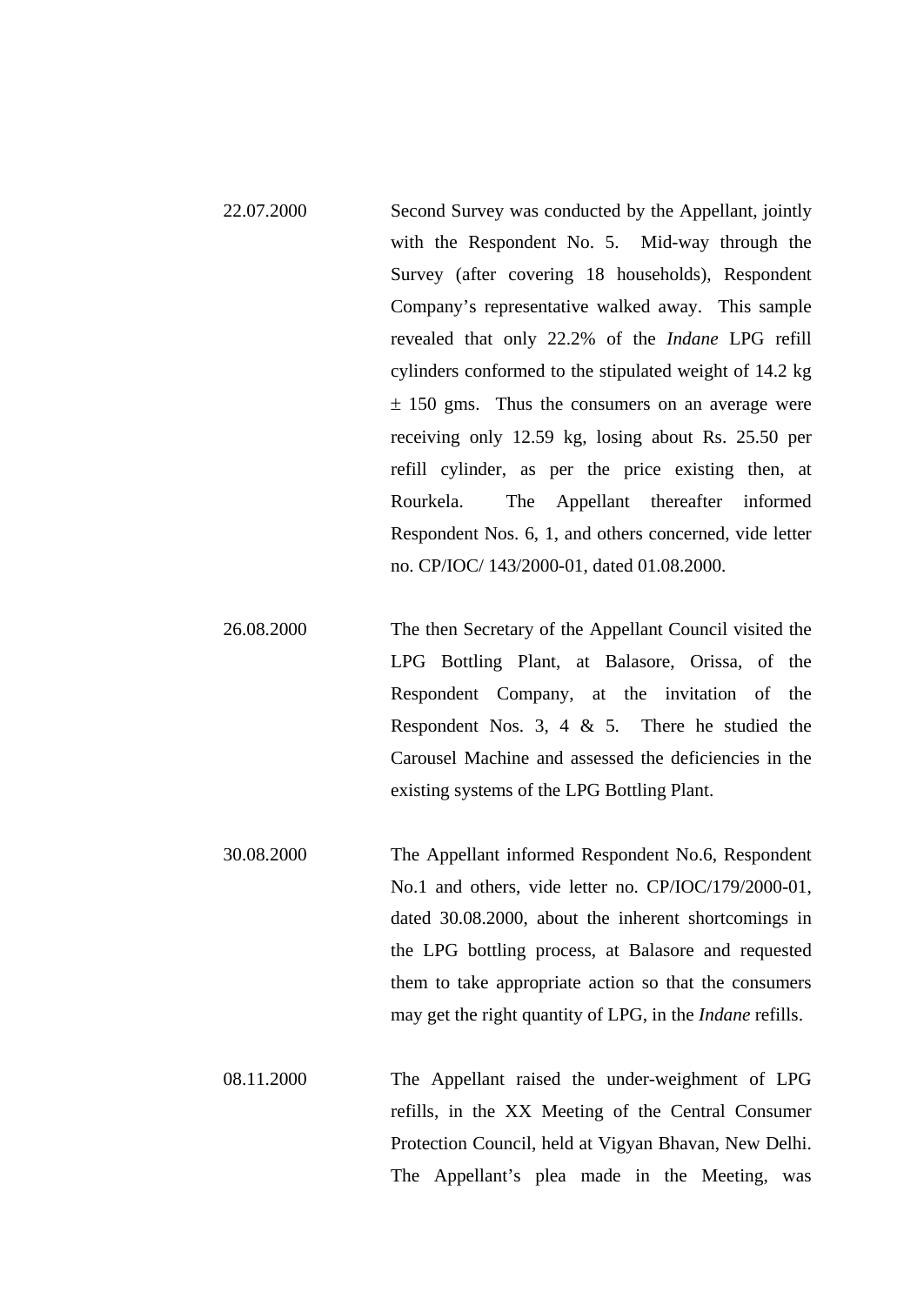circulated in the Minutes, No.  $2(8)/2000$ -CPU, dated  $5<sup>th</sup>$ March, 2001, in paragraph 42.f.

APR-JUN 2001 Third Survey was conducted by the Appellant, covering 56 households consuming *Indane* LPG refills. The Survey revealed that while only 32.1% of the refills had the requisite LPG, the consumers on an average were getting 0.54 kg less per refill, losing on an average Rs. 10/- per cylinder, as per the price existing then (Rs. 253/- per refill), at Rourkela, Orissa.. Total estimated loss to the consumers in the whole country was Rs. 750 crores per year.

20.07.2001 The Appellant sought the intervention of the National Consumer Disputes Redressal Commission (NCDRC), to safeguard consumers, vide Original Petition No. 224/2001. One of the Prayers (d) listed before the Commission was to award 1% of the loss suffered by the consumers across the country, estimated at Rs. 750 crores, in a year, to the Appellant, so that it may spend the money for Consumer Protection activities.

- 04.12.2002 NCDRC requested Director, IIT, Kharagpur, West Bengal, to nominate appropriate Faculty Member to visit the LPG Filling Plant, at Balasore, Orissa and report "Whether the existing Carousel Machine and its working system is capable of delivering the correct weight of 14.2 kg of LPG"..
- 15.03.2003 Amendments to Consumer Protection Act (62 of 2002) became effective. Some of the sub-sections introduced were relevant to the instant case. Sec.  $14(1)(hb)$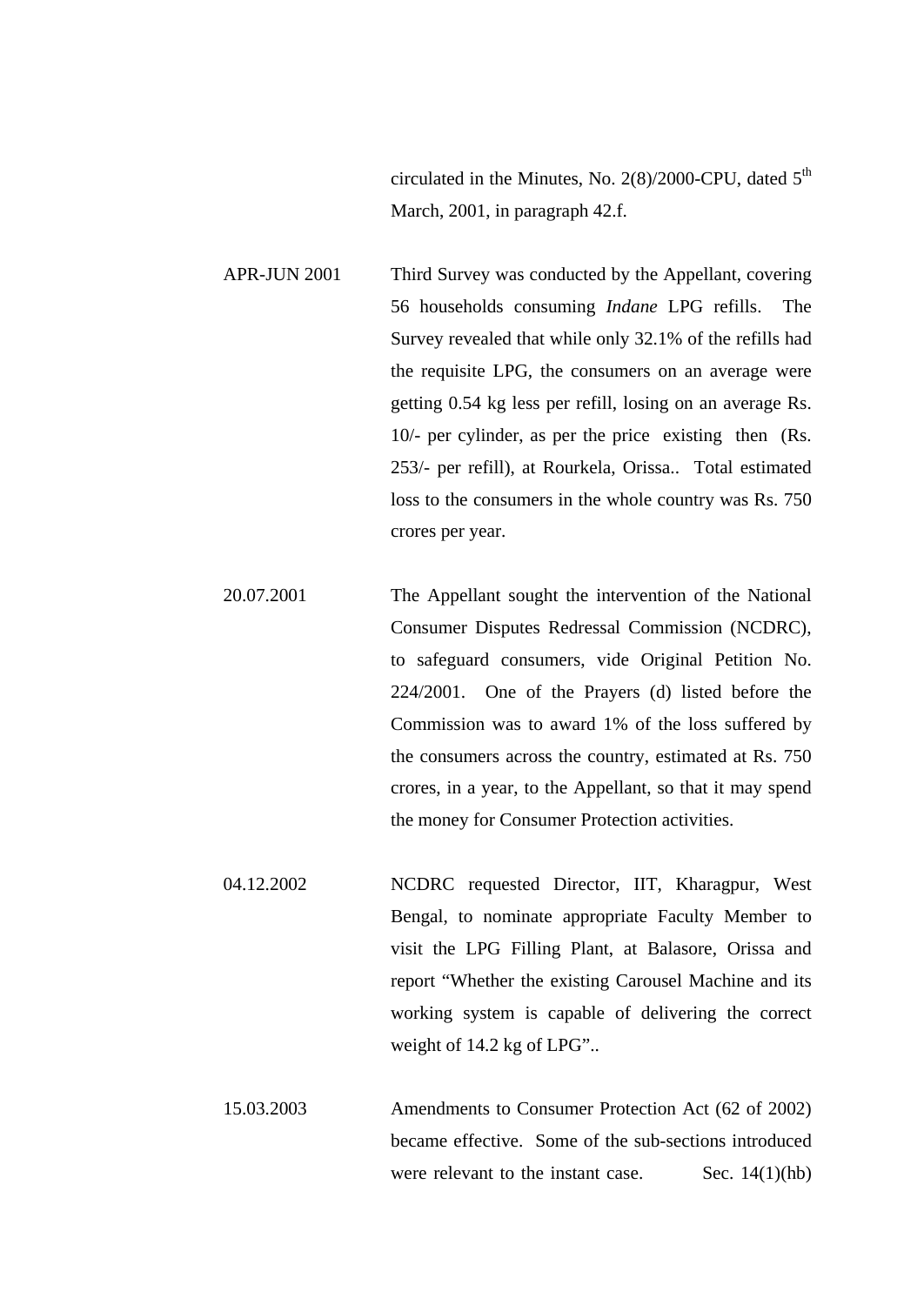was introduced. As per this, "*if it (the Forum) is of the opinion that loss or injury has been suffered by a large number of consumers who are not identifiable conveniently, it shall issue an order to the Opposite Party (Respondent Company), to pay such sum, which shall not be less than five per cent of the value of defective goods sold or services provided, as the case may be*."

Another amendment was to sec. 14(1)(d), which said: "*Provided that the District forum shall have power to grant punitive damages in such circumstances as it deems fit;*"

Yet another amendment introduced in the Act, sec. 14(1)(i) asked the Forum "*to provide for adequate costs to parties*."

Similarly sec. 22(2) provided that "*the National Commission shall have the power to review any order made by it, when there is an error apparent on the face of record*."

23.06.2003 Professors of IIT, Kharagpur, visited the LPG Bottling Plant, at Balasore, made their study and collected the data.

25.07.2003 Report of the Professors of IIT, Kharagpur, received in NCDRC. The Report concluded that the Plant (carousel and its accessories) cannot bottle the correct weight of LPG at its normal production rate.

25.07.2003 To safeguard consumer interests, one of the Oil Marketing Companies, M/s Hindustan Petroleum, published an advertisement "*Promise yahi, weight*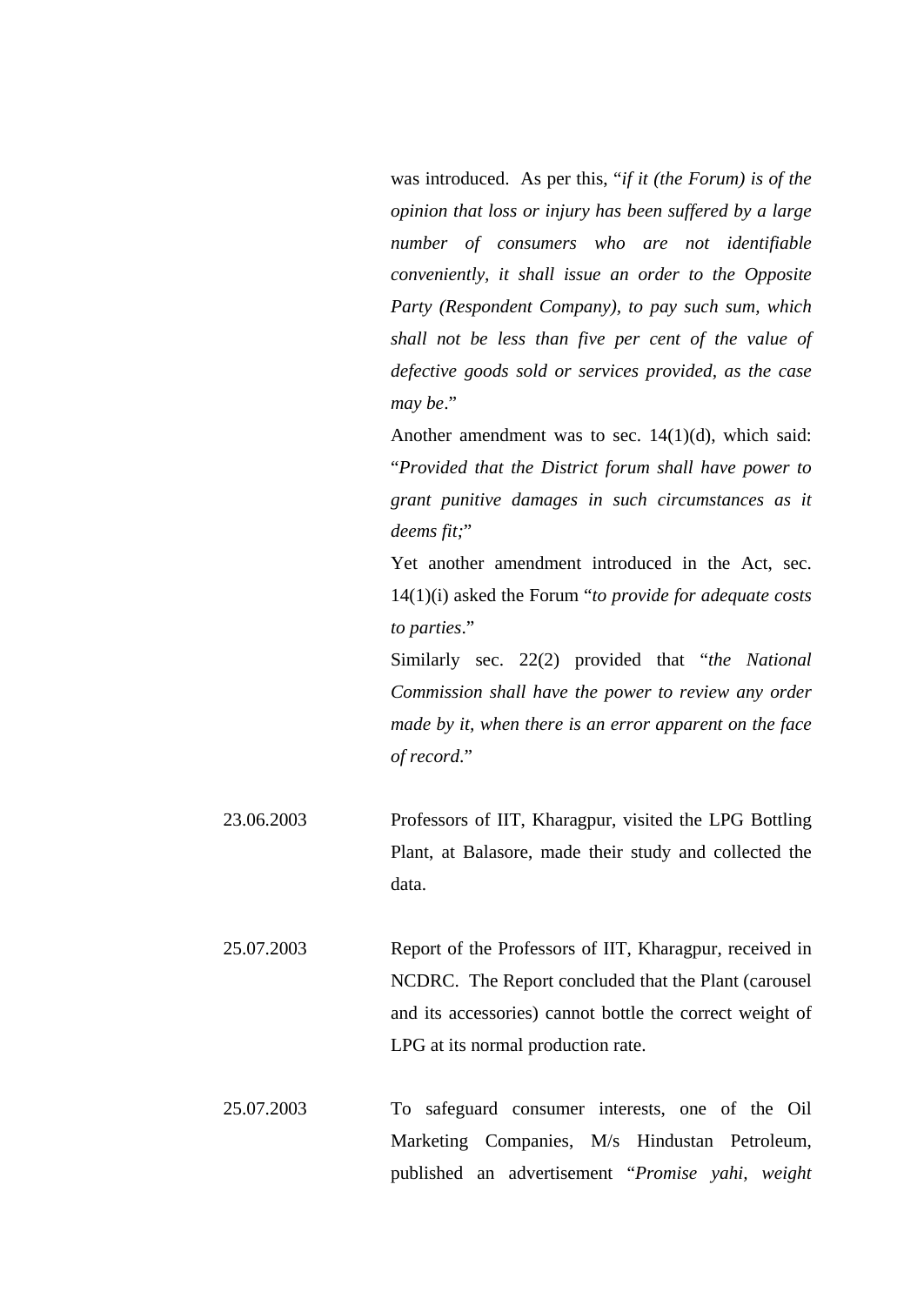*sahi*", exhorting the consumers to check the weight of the LPG refill, if they so desire, as the delivery man will carry a weighing scale.

05.09.2003 Respondent No. 6 informed a consumer activist, vide letter no. WM 26(1)/2003-pt, that the machines used for filling LPG at bottling plants need improvement and the present procedure needed to be automated, similar to the suggestions put forward by the Appellant in 2000 itself.

11.09.2003 Respondent No. 8 constituted a Committee to identify problems relating to short filling of LPG in domestic cylinders and to suggest suitable remedial measures. Appellant Council was also nominated in this Committee.

12.09.2003 Hon'ble National Consumer Disputes Redressal Commission awarded a payment of Rs. 7,500/- to the Appellant, by the Respondent No.1, as cost towards adjournment.

29.01.2004 Hon'ble NCDRC heard the Appellant's Reply to the objections, on the Report of Experts of IIT, Kharagpur, filed by the Respondent Company and directed the Appellant to file its Consolidated Submissions.

05.03.2004 Government of India amended the Consumer Protection Rules, and introduced Rule 10A, to Credit the fine awarded under sec.  $14(1)(hb)$ , when the consumers are not identified conveniently, into the Consumer Welfare Fund.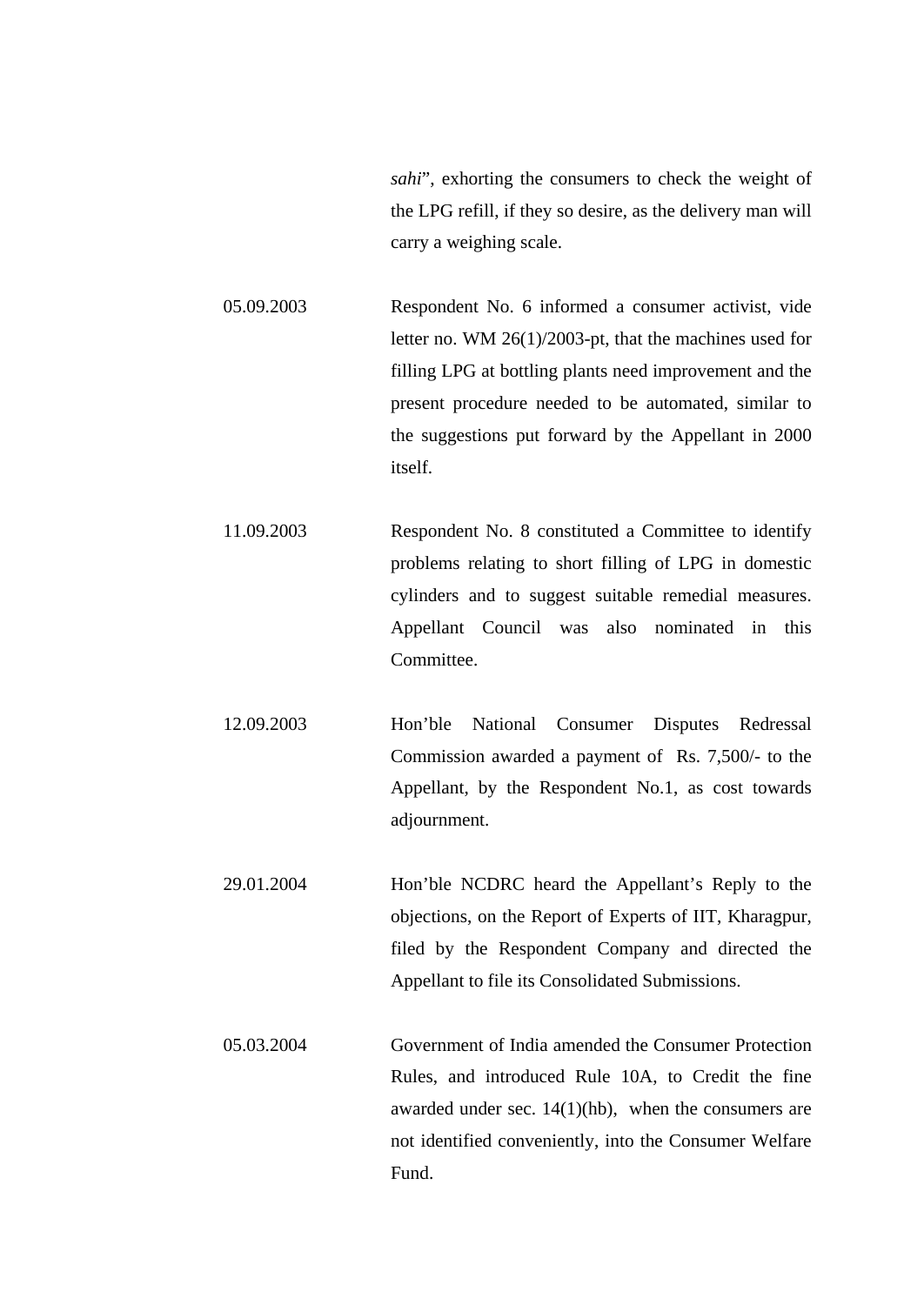- 03.04.2004 The Appellant filed the Consolidated Submissions. The Appellant pleaded that as per *sec. 14(1)(hb)*, when the Forum is of the opinion that the loss or injury has been suffered by a large number of consumers, a minimum of 5% of the value of defective goods or services should be awarded. It also pleaded that in contrast to Hindustan Petroleum, which had started pre-delivery weighment of LPG refills, the Respondent Company was yet to take any initiative to safeguard consumer interests and hence as per *sec. 14(1)(d)* deserves the consideration for the award of "punitive damages". The Appellant therefore prayed for award of 5% of the loss suffered by the consumers, in a year (Rs. 750 crores).
- 05.02.2005 Report of the Committee set up by Respondent No.8, to identify problems relating to short-filling of LPG in domestic cylinders and to suggest suitable remedial measures, was circulated by Respondent No. 6. The Report wanted the Respondent Company to urgently consider changes in the method of (LPG refill) tare neutralization. It was further stated that in the existing system, operator fatigue sets in within a few minutes, resulting in large error, as high as 30-40%.
	- 19.10.2005 Hon'ble NCDRC directed the Respondent Company to issue advertisement in the pattern done by Hindustan Petroleum and should ensure that weighing scale was made available to the delivery-men, who would deliver the domestic cylinders to the customers only after weighing them in presence of the consumers. The said directions were to become effective from 01.11.2005.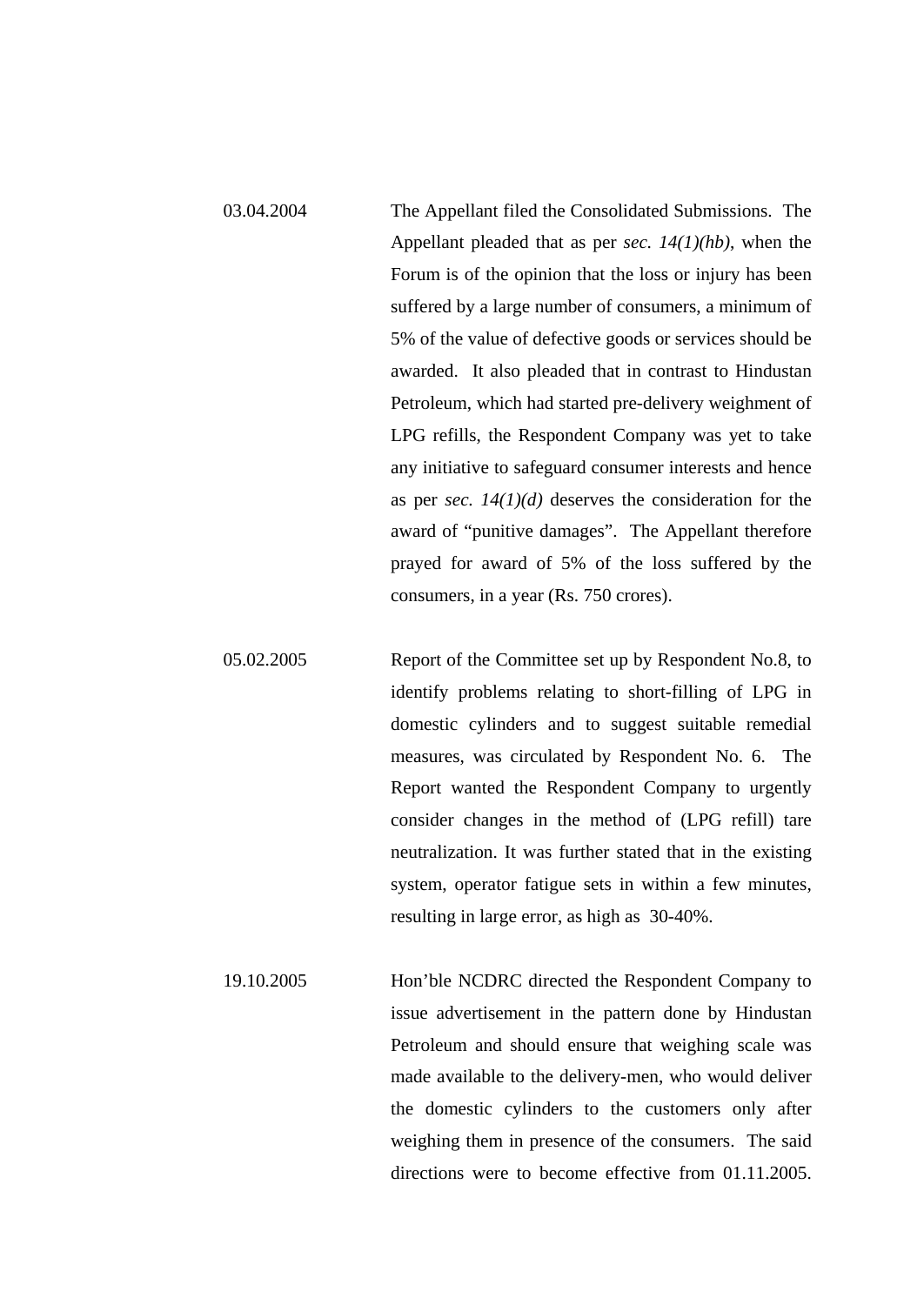The Commission also directed the Registry to issue notices to the Ministry of Petroleum & Natural Gas, Government of India, through the Secretary, to decide the issues raised in the complaint effectively.

11.04.2006 The Appellant through an 'Affidavit' brought to the notice of NCDRC that the Respondent Company had not adhered to the directives of the Commission, issued on 19.10.2005.

24.04.2006 The Respondent Company, through an "Affidavit" stated that advertisements (which are far less prominent than the one issued by Hindustan Petroleum) were published only in eight states of the country, predominantly in the Eastern Region.

13.09.2006 Hon'ble NCDRC took cognizance of the lapses, on the part of Respondent Company and again directed it to file compliance.

- 13.10.2006 Director(Marketing), Ministry of Petroleum & Natural Gas, Govt. of India, New Delhi, in an "Affidavit" filed before the NCDRC narrated the steps that were being initiated to overcome the short-filling of LPG cylinders. It was further stated that the modernization of the Bottling Plants of the Oil Marketing Companies (OMCs) would involve a sum of Rs. 250 crores and would take 4 years to complete.
- 07.02.2007 Hon'ble National Consumer Disputes Redressal Commission once again took cognizance of the noncompliance of its orders, with respect to insertion of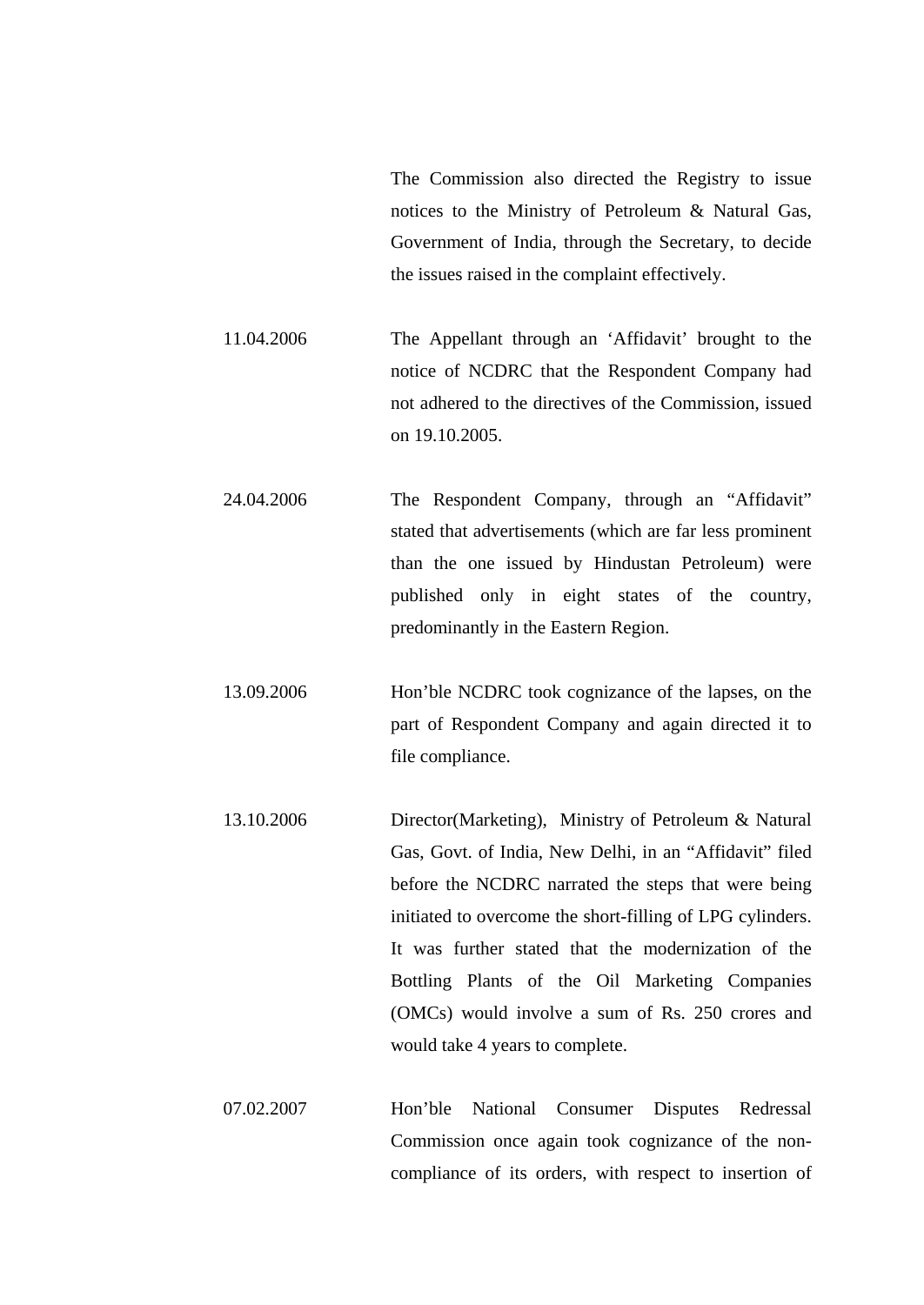advertisements and pre-delivery checking of weighment and directed Respondent No.1 to file an affidavit, as to why earlier direction made on 13.9.2006 was not complied with, in all States.

16.08.2007 Hon'ble NCDRC delivered its final Judgment / Order. The Hon'ble Commission appreciated the good work done by the Appellant and awarded a cost of Rs. 50,000/- towards meeting the expenses of the case and to further protect the interests of the consumers. (Incidently, the Hon'ble Commission awarded Rs. 7,500/- for a single adjournment, while the Original Petition was heard over 29 sittings.) Further, it directed the Respondents to provide weighing scales to all the deliverymen, who will do pre-delivery checking of the weight of the LPG refill at the doorstep of the household. Since consumers across the country were affected, it directed for insertion of advertisements in both print and electronic media. The Commission also allowed 4 years time for the modernization of all the LPG Bottling Plants, as was pleaded by the Ministry of Petroleum & Natural Gas.

> There were several errors in the Order, relating to:

> (i) Summary Report of the Professors of IIT, Kharagpur;

> (ii) failure to take note of the non-compliance of its Orders of 19.10.2005, by the Respondent Company, in respect of insertion of advertisements and providing weighing scale to the deliverymen;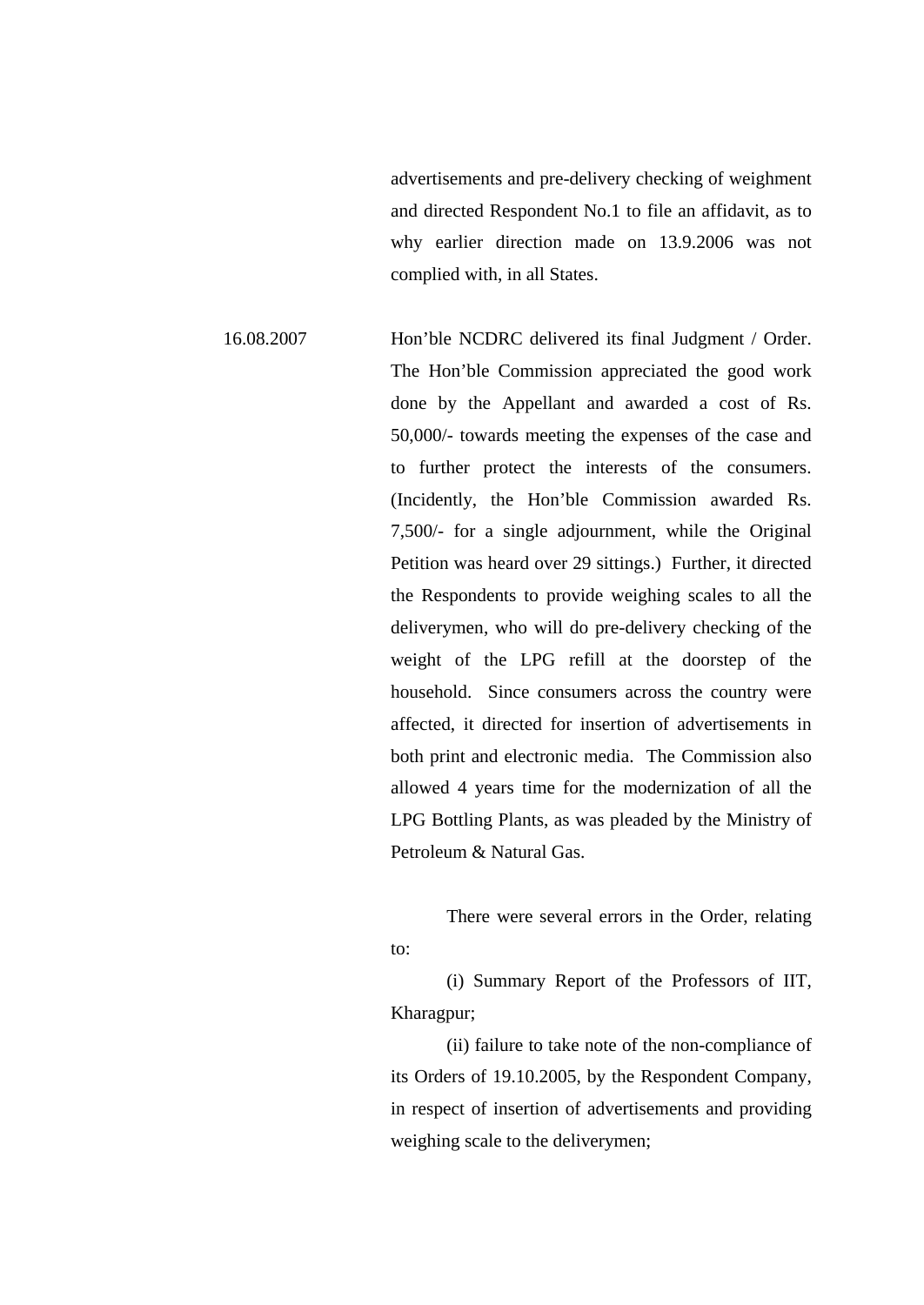(iii) rejecting the pleadings of the Appellant to invoke sec.  $14(1)(hb)$  and  $14(1)(d)$  and to direct the Respondents to pay 5% of the loss inflicted on the consumers to it;

(iv) ignoring the prayers without assigning any reason, etc.

22.09.2007 The Appellant, as provided under Section 22(2) of the Consumer Protection Act, sought Review of the Order, before the Hon'ble NCDRC, for rectification of the mistakes, vide Miscellaneous Application No. 257 OF 2007.

25.11.2009 The Appellant computed the total value of under-filled (defective) refills, sold to the consumers, as Rs. 65,764 crores. Thus a minimum sum of Rs. 3,288 crores becomes payable to the Consumer Welfare Fund, as per sec.  $14(1)(hb)$ .

29.07.2010 Hon'ble NCDRC passed the Order dismissing the Review, stating that as per Sec. 22(2) it cannot examine the case in detail.

#### 27.08.2010 HENCE THIS CIVIL APPEAL IS BEING FILED.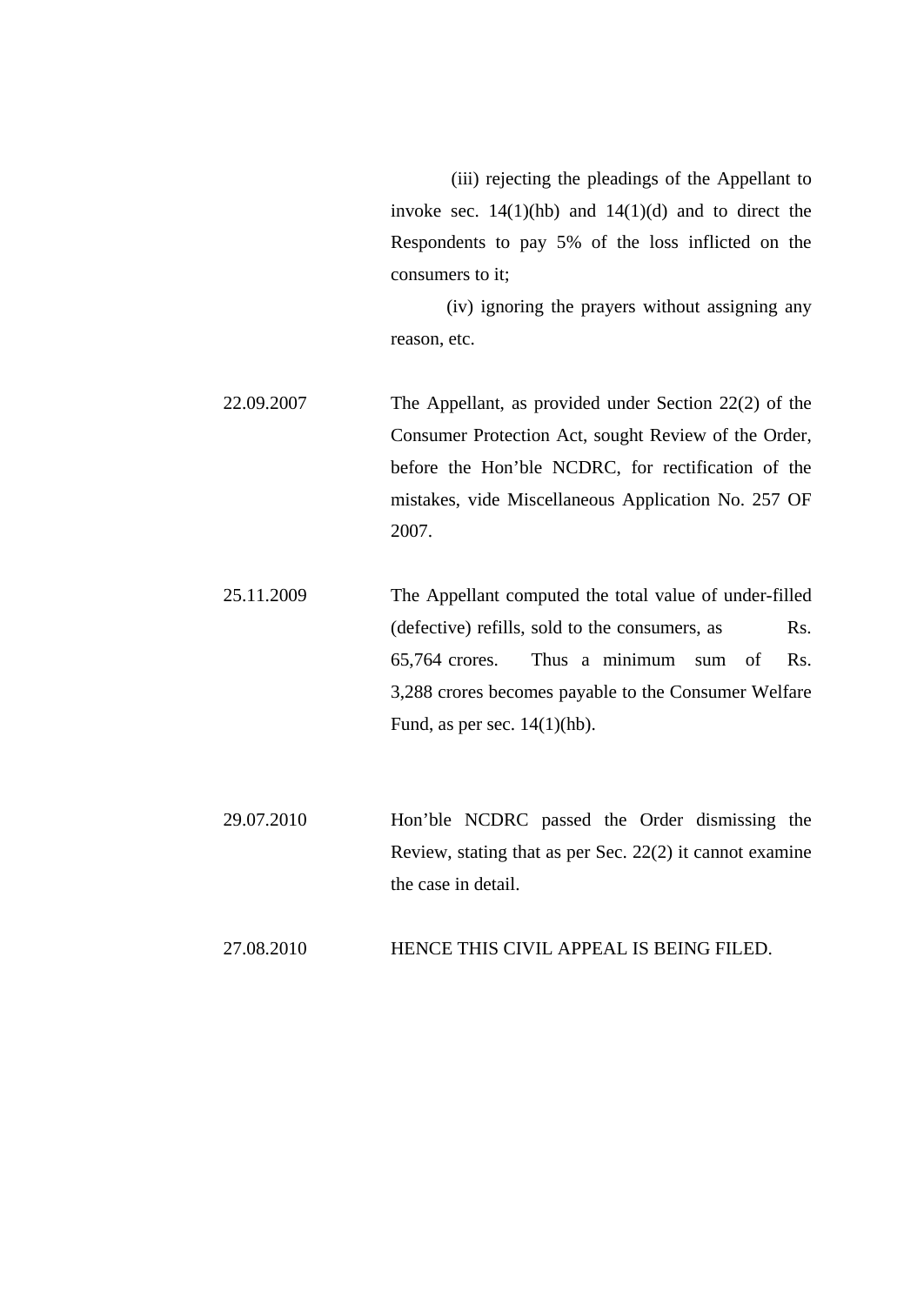## IN THE SUPREME COURT OF INDIA

## (Order XX-F)

# CIVIL APPELLATE JURISDICTION

# CIVIL APPEAL D 27150 OF 2010

(Under Section 23 of the Consumer Protection Act, against the Order of the Hon'ble National Consumer Disputes Redressal Commission, New Delhi, in Original Petition No. 224 of 2001)

## BETWEEN:

## POSITION OF THE PARTIES

|                                                                                                                                                                                                                                                                                                            | Before the Hon'ble<br><b>National Consumer</b><br>Disputes Redressal<br>Commission | In this<br>Hon'ble<br>Court |
|------------------------------------------------------------------------------------------------------------------------------------------------------------------------------------------------------------------------------------------------------------------------------------------------------------|------------------------------------------------------------------------------------|-----------------------------|
| <b>Consumer Protection Council,</b><br>Rourkela (A Voluntary<br>Consumer Organisation,<br>Registered under the Societies<br>Registration Act, Regn. No.<br>SGD-617-103/87-88,<br>represented through its Chief<br>Mentor, Mr. B. Vaidyanathan,<br>$10/18$ , $40th$ Street<br>Nanganallur, Chennai-600061.) | Complainant                                                                        | Appellant                   |
| <b>VERSUS</b>                                                                                                                                                                                                                                                                                              |                                                                                    |                             |
| Indian Oil Corporation Ltd.,<br>represented through<br>1) Chairman<br>Indian Oil Corporation Ltd.<br>Regd. Office: 'Indian Oil Bhavan'<br>G-9, Ali Yavar Jung Marg<br>Bandra (East)<br><b>MUMBAI-400051</b>                                                                                                | <b>Opposite Party</b><br>No.1                                                      | Respondent<br>No.1          |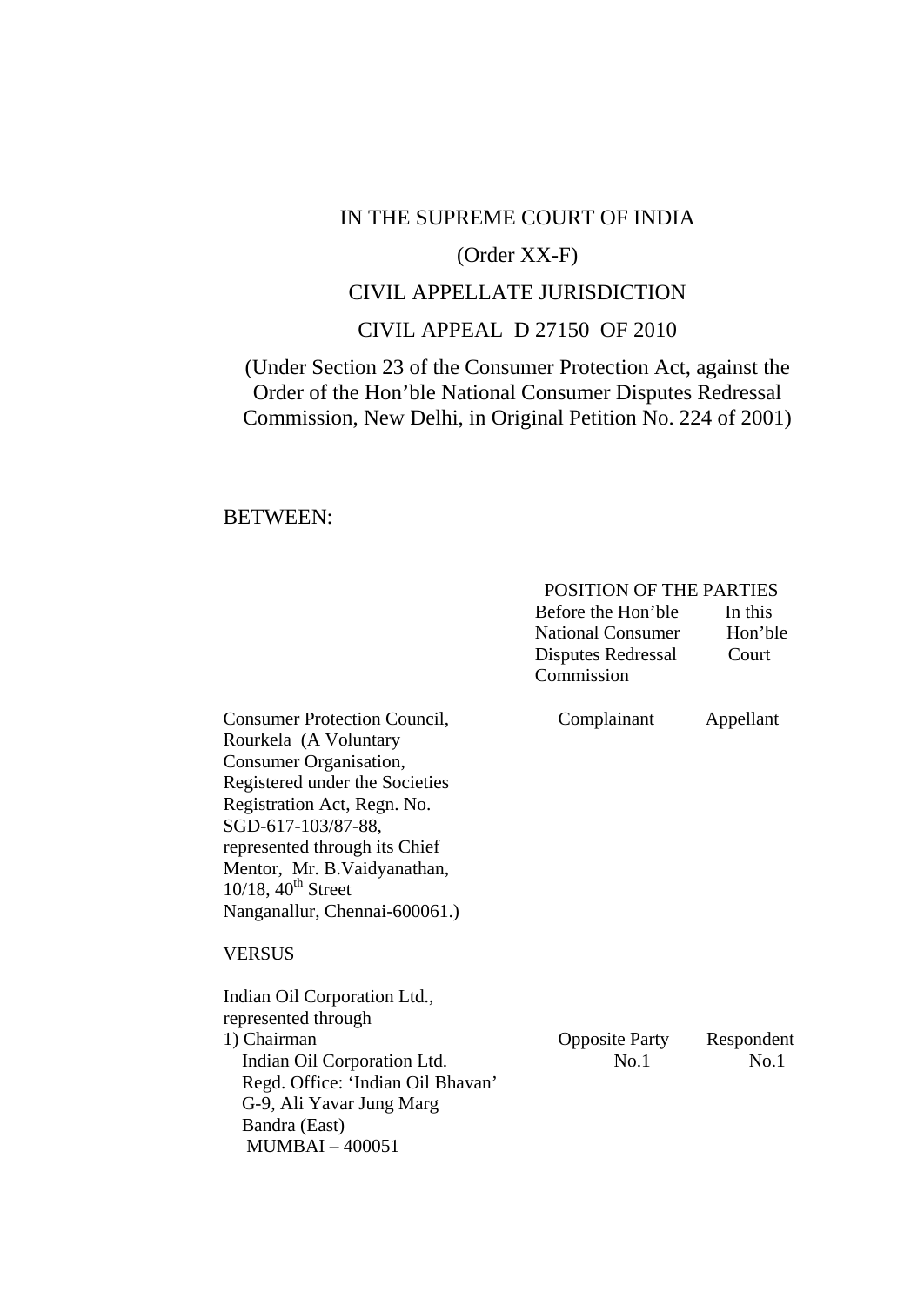| 2) General Manager (LPG-MO)<br>Indian Oil corporation Ltd.<br>Regd. Office: 'Indian Oil Bhavan'<br>G-9, Ali Yavar Jung Marg<br>Bandra (East)<br>MUMBAI-400051.                                            | <b>Opposite Party</b><br>No.2 | Respondent<br>No.2 |
|-----------------------------------------------------------------------------------------------------------------------------------------------------------------------------------------------------------|-------------------------------|--------------------|
| 3) Sr. Manager (LPG)<br>Orissa State Office<br>Indian Oil Corporation Ltd. (MD)<br>304, Bhoi Nagar<br>Janpath<br><b>BHUBANESWAR-751022</b>                                                                | <b>Opposite Party</b><br>No.3 | Respondent<br>No.3 |
| 4) Mr. H.S.Dua<br>Area Manager<br>Indian Oil Corporation Ltd.<br>(Marketing Division)<br><b>Indane Area Office</b><br>Aloke Bharati (3 <sup>rd</sup> Floor)<br>Sahid Nagar<br><b>BHUBANESWAR - 751007</b> | <b>Opposite Party</b><br>No.4 | Respondent<br>No.4 |
| 5) Mr. B.Minz/Mintz<br>Asst. Manager (LPG)<br>Indian Oil Corporation Ltd.<br>HIG-B/19, Phase-III<br>Chhend<br>$ROURKELA - 769015$                                                                         | <b>Opposite Party</b><br>No.5 | Respondent<br>No.5 |
| Government of India represented through<br>6) Director<br><b>Legal Metrology</b><br>Govt. of India<br>Deptt. Of Consumer Affairs<br>Krishi Bhavan<br><b>NEW DELHI - 110001</b>                            | <b>Opposite Party</b><br>No.6 | Respondent<br>No.6 |
| 7) Dy. Director<br>Legal Metrology<br>Govt. of India<br>Deptt. Of Consumer Affairs<br><b>Regional Reference Standards</b><br>Laboratory<br>Khandagiri<br>BHUBANESWAR. ORISSA                              | <b>Opposite Party</b><br>No.7 | Respondent<br>No.7 |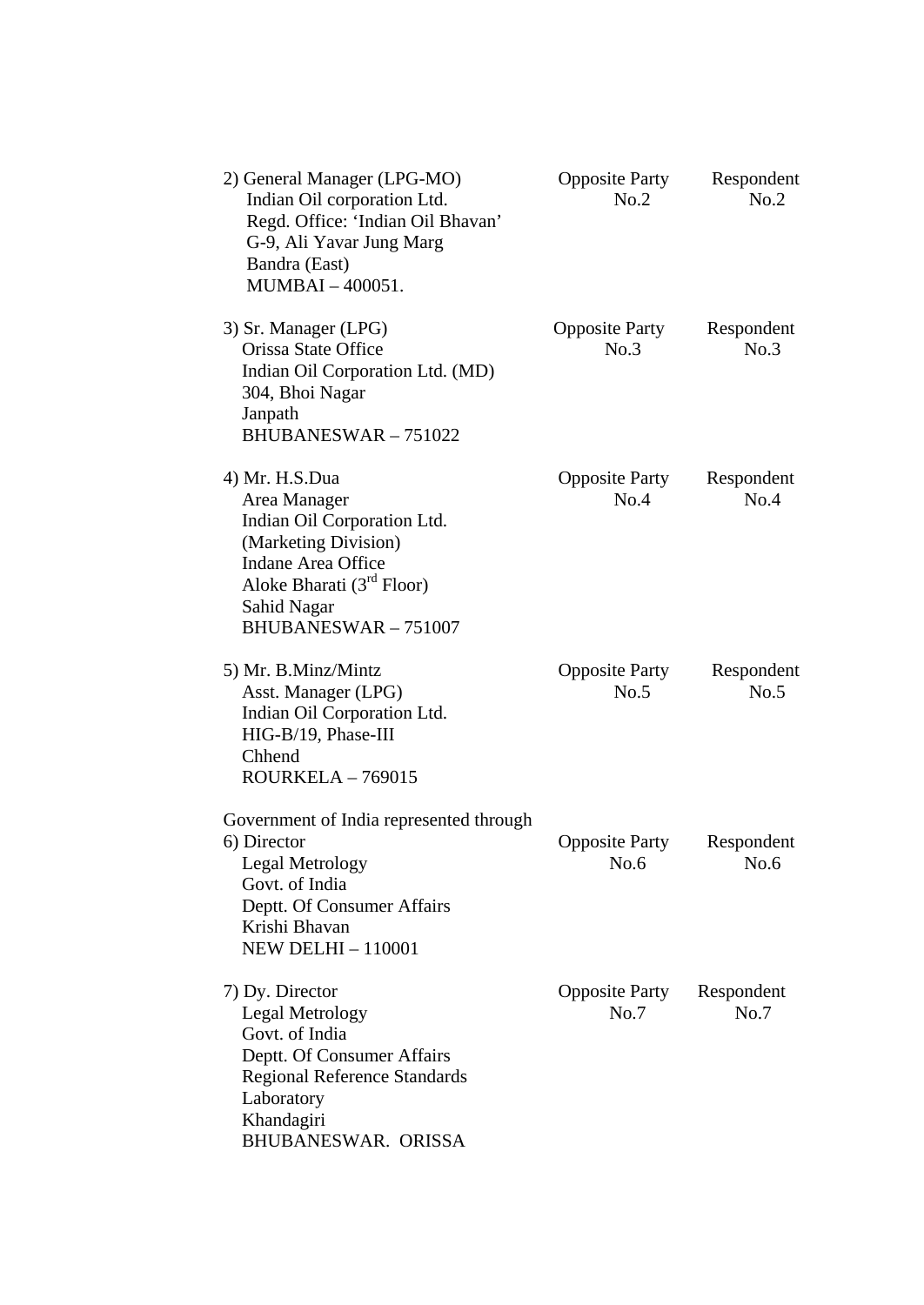| 8) Addl. Secretary<br>Department of Consumer Affairs<br>Ministry of Consumer Affairs &<br><b>Public Distribution</b><br>Krishi Bhavan<br><b>NEW DELHI - 110001</b> | <b>Opposite Party</b><br>No.8 | Respondent<br>No.8 |
|--------------------------------------------------------------------------------------------------------------------------------------------------------------------|-------------------------------|--------------------|
| Govt. of Orissa, represented by                                                                                                                                    |                               |                    |
| 9) The Controller                                                                                                                                                  | <b>Opposite Party</b>         | Respondent         |
| Legal Metrology                                                                                                                                                    | No.9                          | No.9               |
| Govt. of Orissa                                                                                                                                                    |                               |                    |
| Food, Supplies & Consumer                                                                                                                                          |                               |                    |
| <b>Welfare Department</b>                                                                                                                                          |                               |                    |
| <b>BHUBANESWAR</b>                                                                                                                                                 |                               |                    |
| 10) Secretary                                                                                                                                                      | <b>Opposite Party</b>         | Respondent         |
| $M/s$ R.W.C.C.S. Ltd.                                                                                                                                              | No.10                         | No.10              |
| C/o SAHAYOG LPG (Indane)                                                                                                                                           |                               |                    |
| Distributor                                                                                                                                                        |                               |                    |
| Big Shop No. 28, Big Market                                                                                                                                        |                               |                    |
| Sector-18                                                                                                                                                          |                               |                    |

#### ALL ARE CONTESTING RESPONDENTS

# **CIVIL APPEAL UNDER SECTION 23 OF THE CONSUMER PROTECTION ACT**

To

The Hon'ble Chief Justice of India And His Companion Judges of the Supreme Court of India

ROURKELA – 769003

The Civil Appeal of the Appellant above named MOST RESPECTFULLY SHOWETH:

1. It is most respectfully submitted that this Civil Appeal is filed against the final judgment and order dated 16.08.2007, passed by the Hon'ble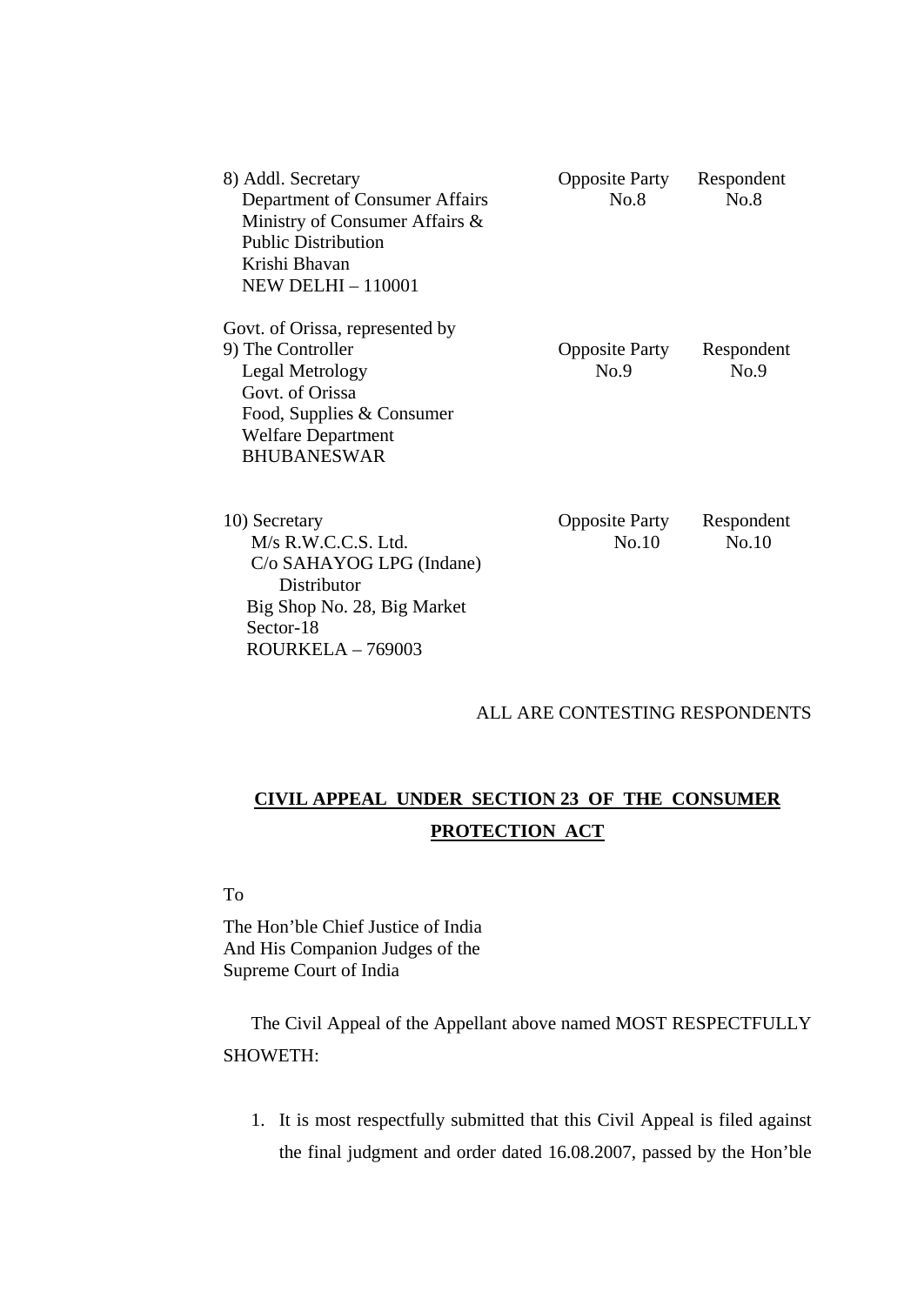National Consumer Disputes Redressal Commission (NCDRC), in Original Petition No. 224 OF 2001, whereby the prayer for awarding compensation as prescribed by Section  $14(1)(hb)$  and  $14(1)(d)$ , of the Consumer Protection Act, was not allowed.

- 2. That this Civil Appeal has been necessitated for:
	- (i) upholding consumer interests across the country;
	- (ii) discouraging Trade & Industry from being insensitive to genuine consumer concerns;
	- (iii) making a beginning for the elimination of Unfair Trade Practices from this country;
	- (iv) strengthening the enforcement of provisions of law, which are being overlooked; and
	- (v) strengthening fair business practices and the consumer movement; and

raises the following important questions of law, for the consideration of this Honourable Court:

#### **Questions of Law**

- a) Whether The Consumer Protection (Amendment) Act, 2002 (62 of 2002), which was introduced with effect from 15.03.2003, is applicable to the instant case or not?
- b) When the Respondents herein have shown scant regard to consumer interests, for several years, even after the loss suffered by them were highlighted, is it not a fit case for the award of 'Punitive Damages', as provided in Section 14(1)(d) of the Consumer Protection Act ?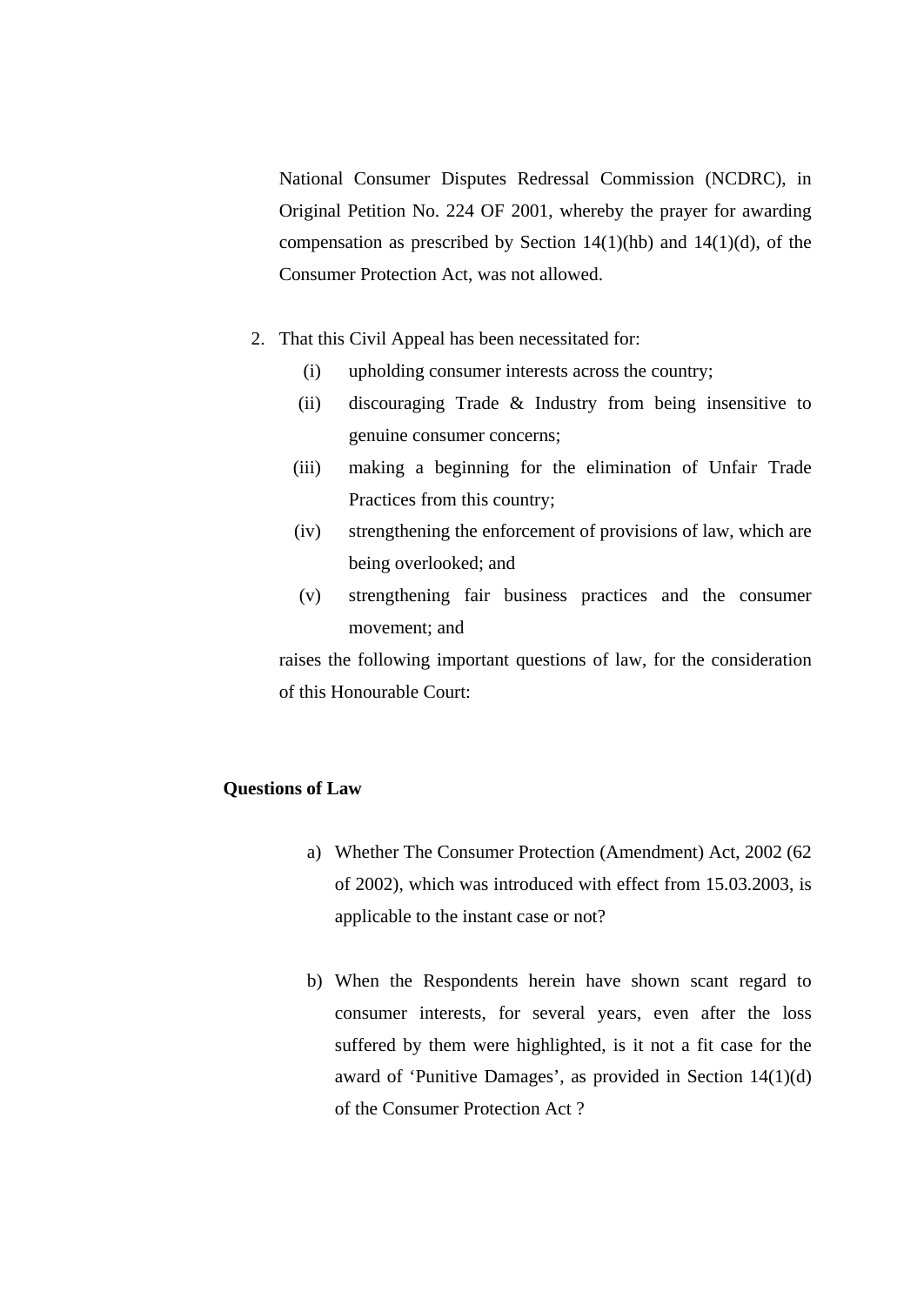- c) When the Hon'ble National Consumer Disputes Redressal Commission concluded that huge number of consumers had suffered loss due to the under-weighed *Indane* LPG refills, is it not mandatory that it should have invoked Section 14(1)(hb) of the Consumer Protection Act and awarded the penalties as provided therein (5% of the value of defective goods sold / services provided) ?
- d) When crores of consumers are affected across the country and suffered losses estimated at Rs. 750 crores per year, a voluntary organization espousing their cause and advocating for them relentlessly, should be given appropriate relief or not, as provided under Sections 14(1)(i) of the Consumer Protection Act?
- e) When the Respondent Company have unduly enriched themselves by selling Rs. 65,764 crores worth of under-filled LPG refills and inflicted thousands of crores of monetary loss on the unsuspecting consumers across the country, should they not have paid a minimum of Rs. 3,288 crores, as provided under Section 14(1)(hb), to the Consumer Welfare Fund ?
- f) Taking the provisions of Section  $14(1)(d)$ ,  $14(1)(hb)$  and  $14(1)(i)$  into consideration and the case in totality, should the prayer of the Appellant, for the award of 5% of loss suffered by the consumers in a year, amounting to Rs. 750 crores should have been awarded or not ?
- g) If the Apex Consumer Court will not interpret the Act in favour of the consumers and the consumer organization, who else will?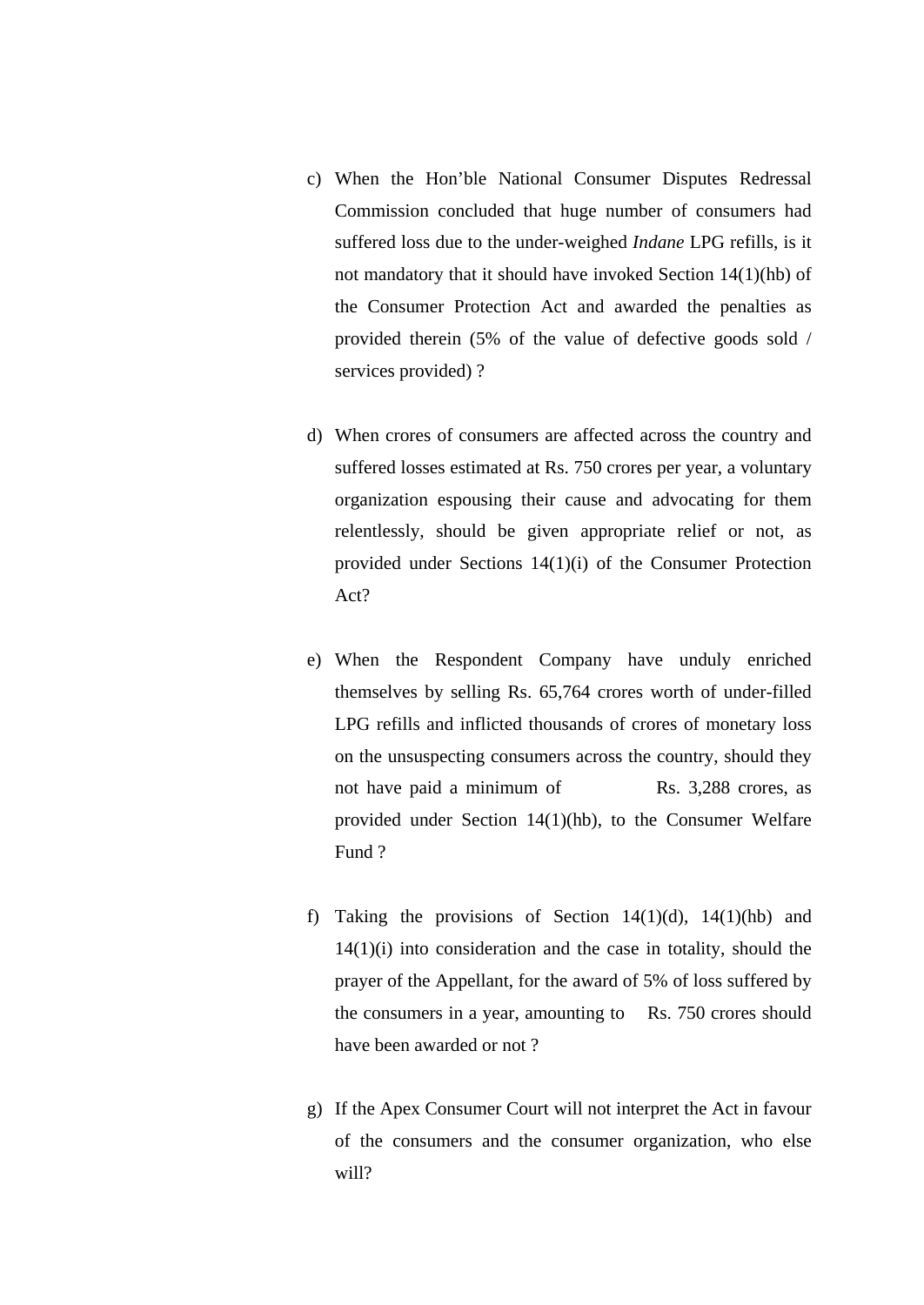**3.** The Appellant states that no other petition seeking leave to appeal has been filed by the Petitioner against the impugned final judgment and order dated 16.08.2007, passed by the Hon'ble National Consumer Disputes Redressal Commission, in Original Petition No. 224 OF 2001.

## **4. Brief facts of the Case**

- (a) That the Appellant, Consumer Protection Council, Rourkela, a Voluntary Consumer Organisation, has been functioning since 1985. Through its committed work since inception, it endeared itself to the local population. The residents of the Rourkela Steel Township and the adjoining areas had so much of faith in the Petitioner that they freely visited the office on Sundays to share their problems and to utilize the 'Free' counseling on consumer issues.
- (b) The Appellant herein received a complaint from an "*Indane*" LPG consumer of Rourkela Steel Township, on 2.06.2000, that he had received a LPG refill which was 4 kg less than the stipulated weight.(14.2 kg). True Copy of this letter is filed herewith and marked as **ANNEXURE P.1** [Page No. 59].
- (c) For ascertaining whether the consumers were being supplied short-filled LPG refills, in general, as was exposed by the lone complainant referred to above, the Appellant organized a random survey of households, in the Rourkela Steel Township, through its volunteers. The first such Survey was conducted by the Appellant, between 14.06.2000 to 21.06.2000 covering 48 households, who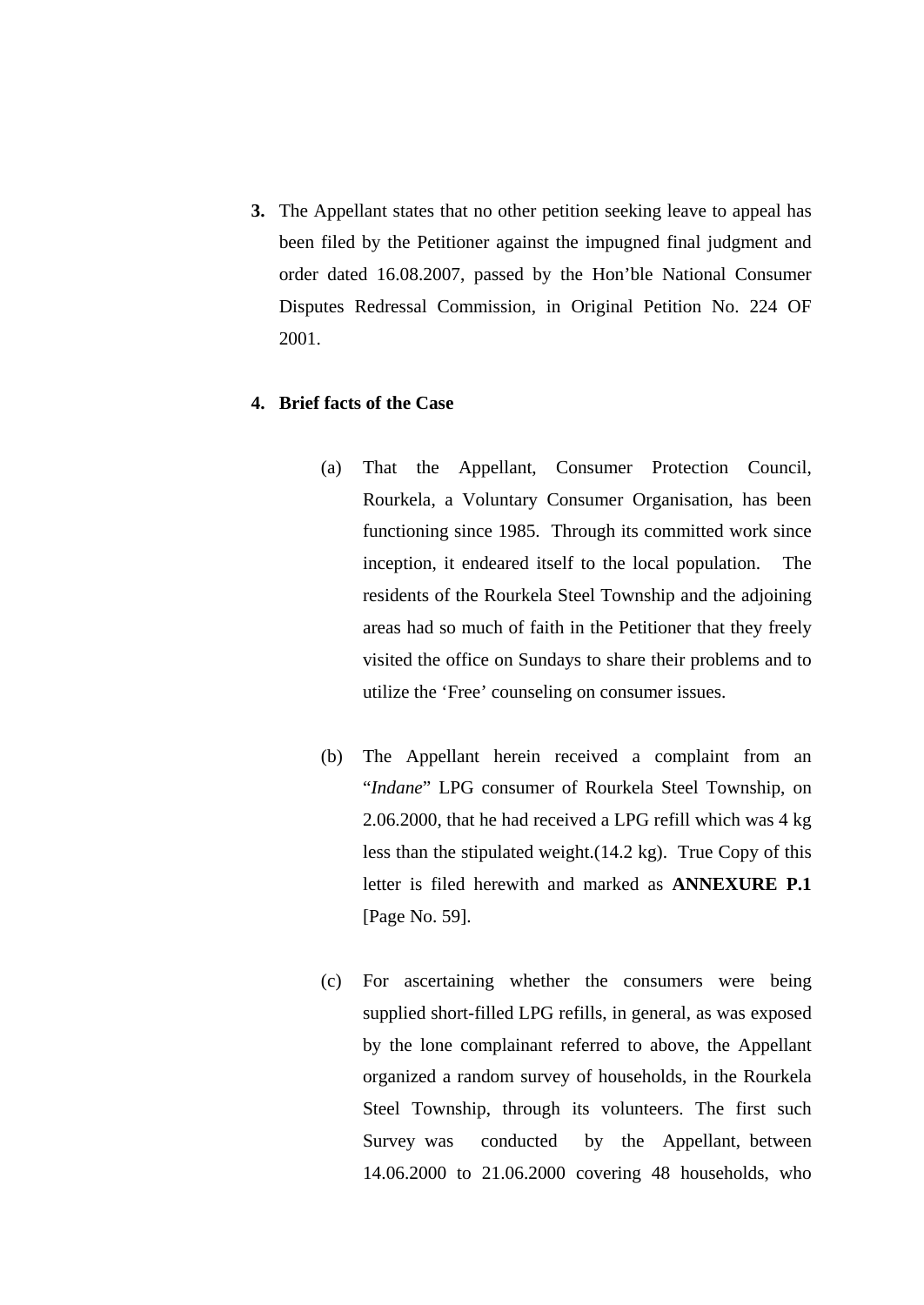were consumers of *Indane* LPG, which is manufactured and marketed by the Respondent Company. The survey revealed that only 12.5% of the refill cylinders weighed were within the tolerance range of  $\pm$  150 gms. The consumers on an average were getting only 12.74 kg, losing on an average Rs. 24/- per refill cylinder, as per the price existing then, at Rourkela, Orissa.

- (d) On 22.06.2000, the Appellant wrote to Director, Legal Metrology, GOI (Respondent No. 6), Chairman, IOC (Respondent No. 1) and others, vide letter no. CP/IOC/108/2000-01, dated 22.06.2000, seeking their intervention to safeguard the interests of the consumers. True Copy of this letter is filed herewith and marked as **ANNEXURE P.2** [Page No. 60-61].
- (e) The Respondent Company wanted to participate in a Joint Survey, since they claimed that there was no problem in their Bottling Plant wherein the LPG is filled in the refill cylinders.
- (f) In consultation with Respondent No.5, a Joint Survey was planned commencing from 22.07.2000. This Second Survey was conducted by the Appellant, jointly with the Respondent No. 5. Mid-way through the Survey (after covering 18 households), Respondent Company's representative walked away. This survey revealed that only 22.2% of the *Indane* LPG refill cylinders conformed to the stipulated weight of 14.2 kg  $\pm$  150 gms. Thus the consumers on an average were receiving only 12.59 kg, losing about Rs. 25.50 per refill cylinder, as per the price existing then, at Rourkela. The Appellant thereafter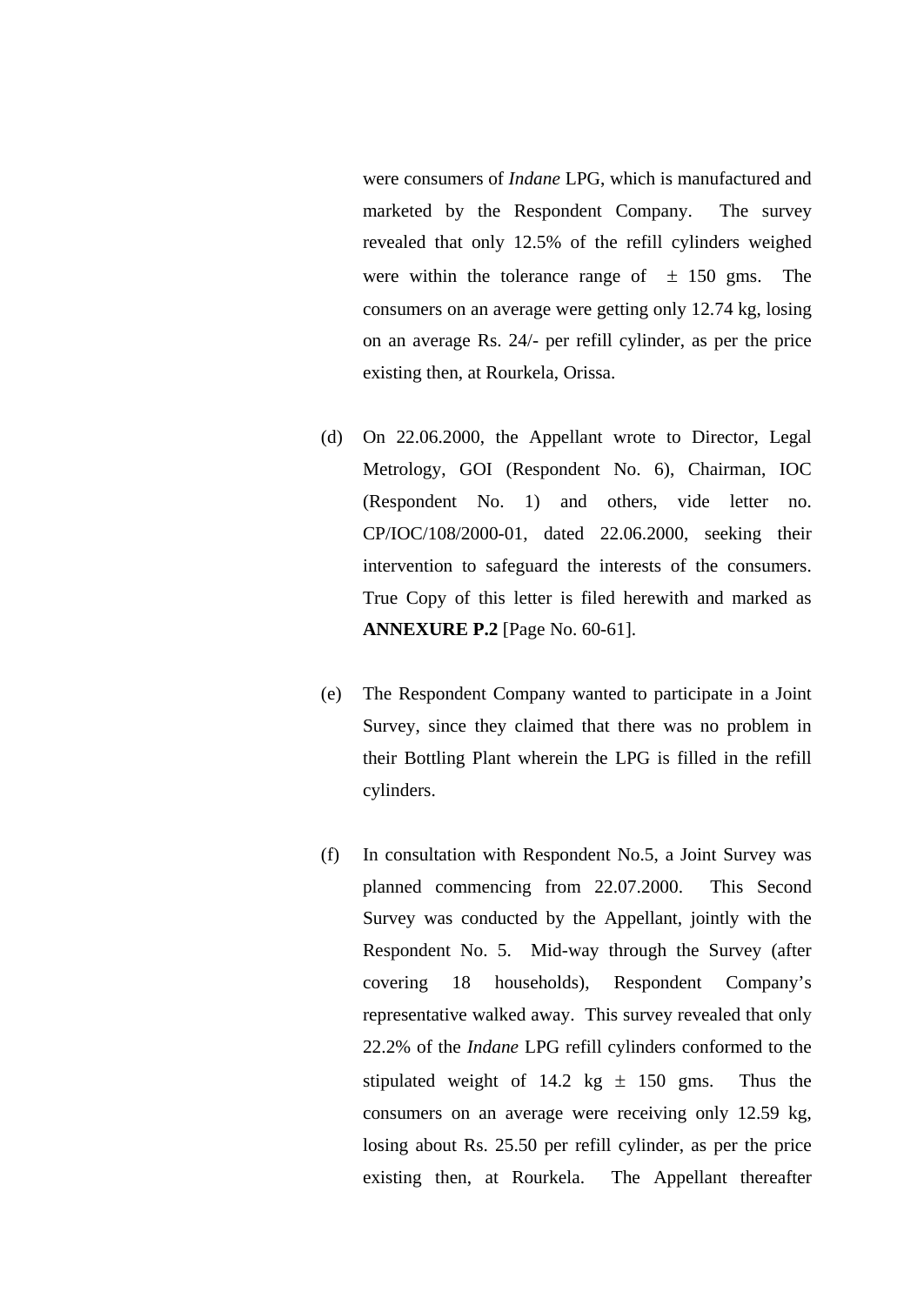informed Respondent Nos. 6, 1, and others concerned, vide letter no. CP/IOC/143/2000-01, dated 01.08.2000. True Copy of this letter is filed herewith and marked as **ANNEXURE P.3** [Page No. 62-64].

- (g) On 26.08.2000, the then Secretary (presently the Chief Mentor) of the Appellant Council visited the LPG Bottling Plant, at Balasore, Orissa, of the Respondent Company, at the invitation of the Respondent Nos. 3, 4  $\&$  5. There he studied the Carousel Machine and assessed the deficiencies in the existing systems of the LPG Bottling Plant.
- (h) On 30.08.2000, the Appellant informed Respondent No.6, Respondent No.1 and others, vide letter no. CP/IOC/179/2000-01, dated 30.08.2000, about the inherent shortcomings in the LPG bottling process, at Balasore and requested them to take appropriate action so that the consumers may get the right quantity of LPG, in the *Indane* refills. True Copy of this letter is filed herewith and marked as **ANNEXURE P.4** [Page No. 65-67].
- (i) On 8.11.2000, the Appellant raised the under-weighment of LPG refills, in the XX Meeting of the Central Consumer Protection Council, held at Vigyan Bhavan, New Delhi. The Appellant's plea made in the Meeting, was circulated in the Minutes, No. 2(8)/2000-CPU, dated  $5<sup>th</sup>$  March, 2001, in paragraph 42.f. True copy of this relevant portion of the Minutes is filed herewith and marked as **ANNEXURE P.5** [Page No. 68-69].
- (j) After allowing six months, the Appellant conducted the Third Survey, between April to June 2001, covering 56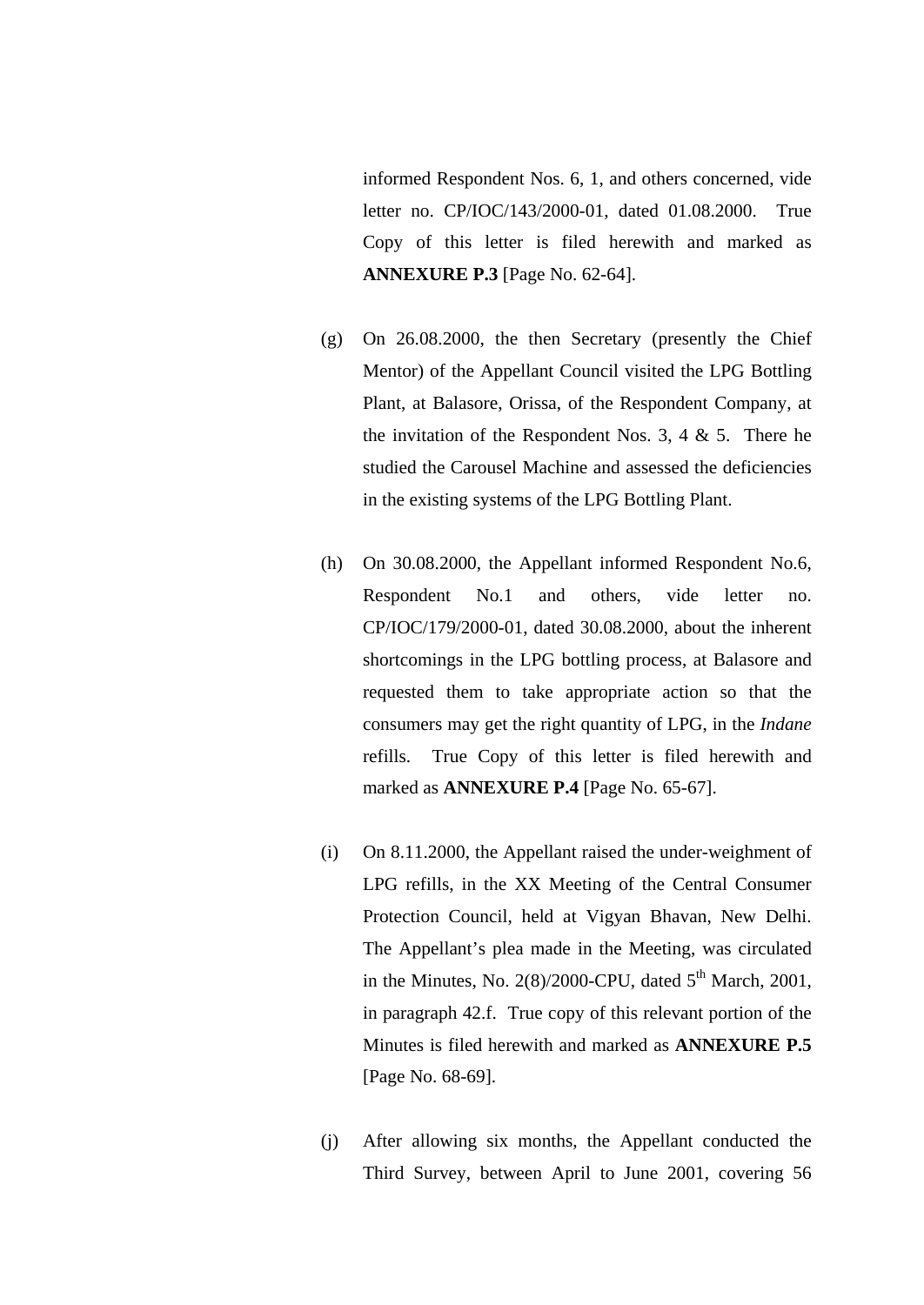households consuming *Indane* LPG refills. The Survey revealed that while only 32.1% of the refills had the requisite LPG, the consumers on an average were getting 0.54 kg less per refill, losing on an average Rs. 10/- per cylinder, as per the price existing then (Rs. 253/- per refill), at Rourkela, Orissa.. Total estimated loss to the consumers in the whole country was Rs. 750 crores per year. True copies of two sample letters, of the 56 nos. received have been filed herewith and marked as **ANNEXURE P.6** [Page No. 70]

- (k) On 20.07.2001, the Appellant sought the intervention of the Hon'ble National Consumer Disputes Redressal Commission (NCDRC), to safeguard consumers, vide Original Petition No. 224/2001. One of the Prayers (d) listed before the Commission was to award 1% of the loss suffered by the consumers across the country, estimated at Rs. 750 crores, in a year, to the Appellant, so that it may spend the money for Consumer Protection activities. True Copy of the Complaint Petition is filed herewith and marked as **ANNEXURE P.7** [Page No. 71-99].
- (l) On 04.12.2002, through an Order, the Hon'ble National Consumer Disputes Redressal Commission, requested Director, IIT, Kharagpur, West Bengal, to nominate appropriate Faculty Member to visit the LPG Filling Plant, at Balasore, Orissa and report "Whether the existing Carousel Machine and its working system is capable of delivering the correct weight of 14.2 kg of LPG". True Copy of this Order is filed herewith and marked as **ANNEXURE P.8** [Page No. 100-101].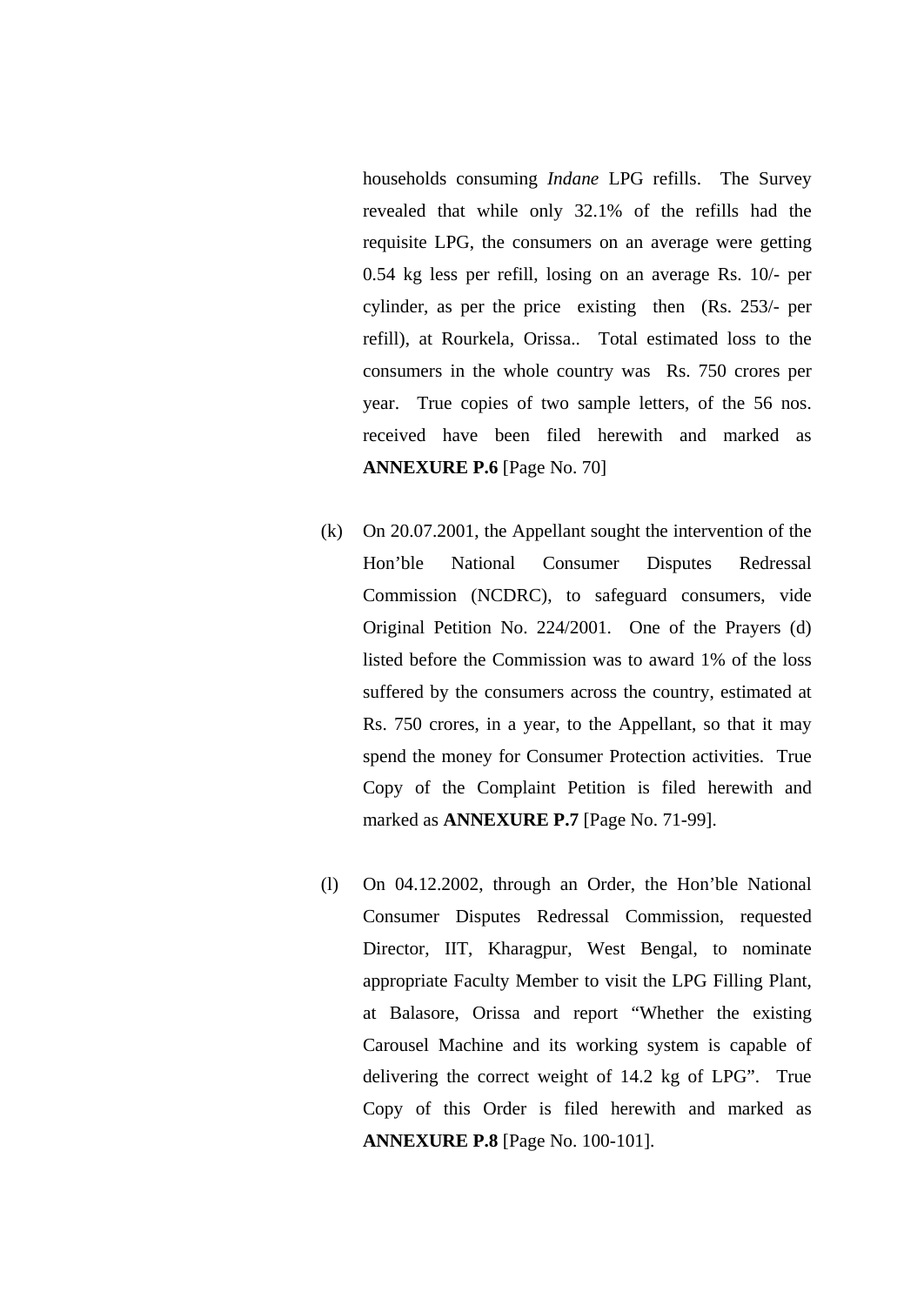(m) The Consumer Protection (Amendment) Act (62 of 2002) became effective on 15.03.2003. Some of the sub-sections introduced were relevant to the instant case.

Sec. 14(1)(hb) was introduced. As per this, "*if it (the Forum) is of the opinion that loss or injury has been suffered by a large number of consumers who are not identifiable conveniently, it shall issue an order to the Opposite Party (Respondent Company), to pay such sum, which shall not be less than five per cent of the value of defective goods sold or services provided, as the case may be*."

Another amendment was to sec.  $14(1)(d)$ , which said: "*Provided that the District forum shall have power to grant punitive damages in such circumstances as it deems fit;*"

Yet another amendment introduced in the Act, sec. 14(1)(i) asked the Forum "*to provide for adequate costs to parties*."

Similarly sec. 22(2) provided that "*the National Commission shall have the power to review any order made by it, when there is an error apparent on the face of record*."

The relevant amendments, referred to above have been filed herewith and marked as **ANNEXURE P.9** [Page No. 102-103]

- (n) On 23.06.2003, Professors of IIT, Kharagpur, visited the LPG Bottling Plant, at Balasore, made their study and collected the data.
- (o) Report was submitted by the Professors of IIT, Kharagpur and a copy of this Report was made available to the Appellant and Respondents, by the Hon'ble National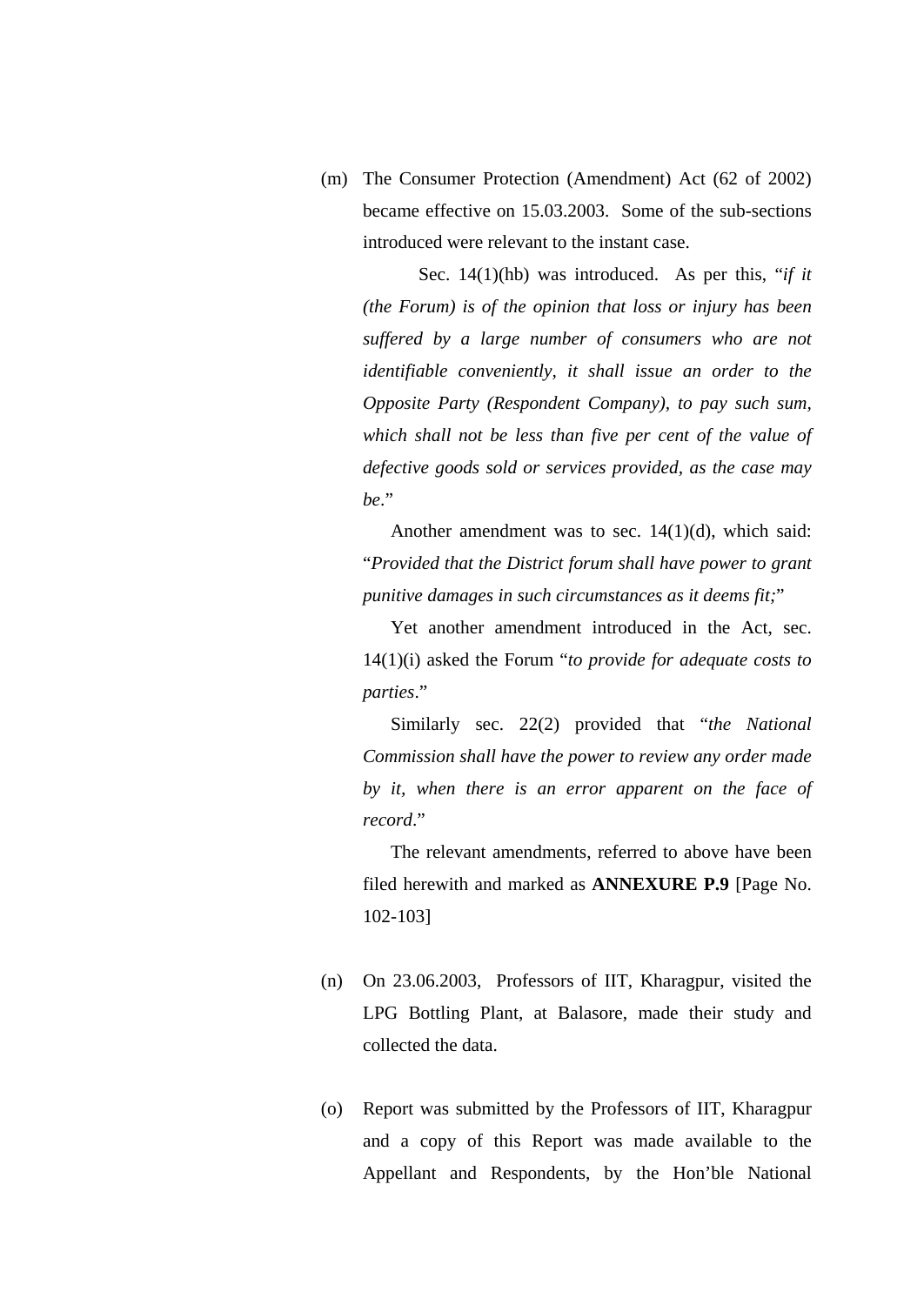Consumer Disputes Redressal Commission, on 25.07.2003. The Report concluded that the Plant (carousel and its accessories) cannot bottle the correct weight of LPG at its normal production rate. True Copy of this Report is filed herewith and marked as **ANNEXURE P.10** [Page No. 104-117].

- (p) On 25.07.2003, to safeguard consumer interests, one of the Oil Marketing Companies, M/s Hindustan Petroleum, published an advertisement, "*Promise yahi, weight sahi*", exhorting the consumers to check the weight of the LPG refill, if they so desire, as the delivery man will carry a weighing scale. True Copy of this advertisement is filed herewith and marked as **ANNEXURE P.11** [Page No. 118].
- (q) On 05.09.2003, Respondent No. 6 informed a consumer activist, vide letter no. WM 26(1)/2003-pt, that the machines used for filling LPG at bottling plants needed improvement and the present procedure needed to be automated, similar to the suggestions put forward by the Appellant in 2000 itself. True copy of this letter is filed herewith and marked as **ANNEXURE P.12** [Page No. 119].
- (r) On 11.09.2003, Respondent No. 8 constituted a Committee to identify problems relating to short filling of LPG in domestic cylinders and to suggest suitable remedial measures. Appellant Council was also nominated in this Committee. True Copy of this Order is filed herewith and marked as **ANNEXURE P.13** [Page No. 120].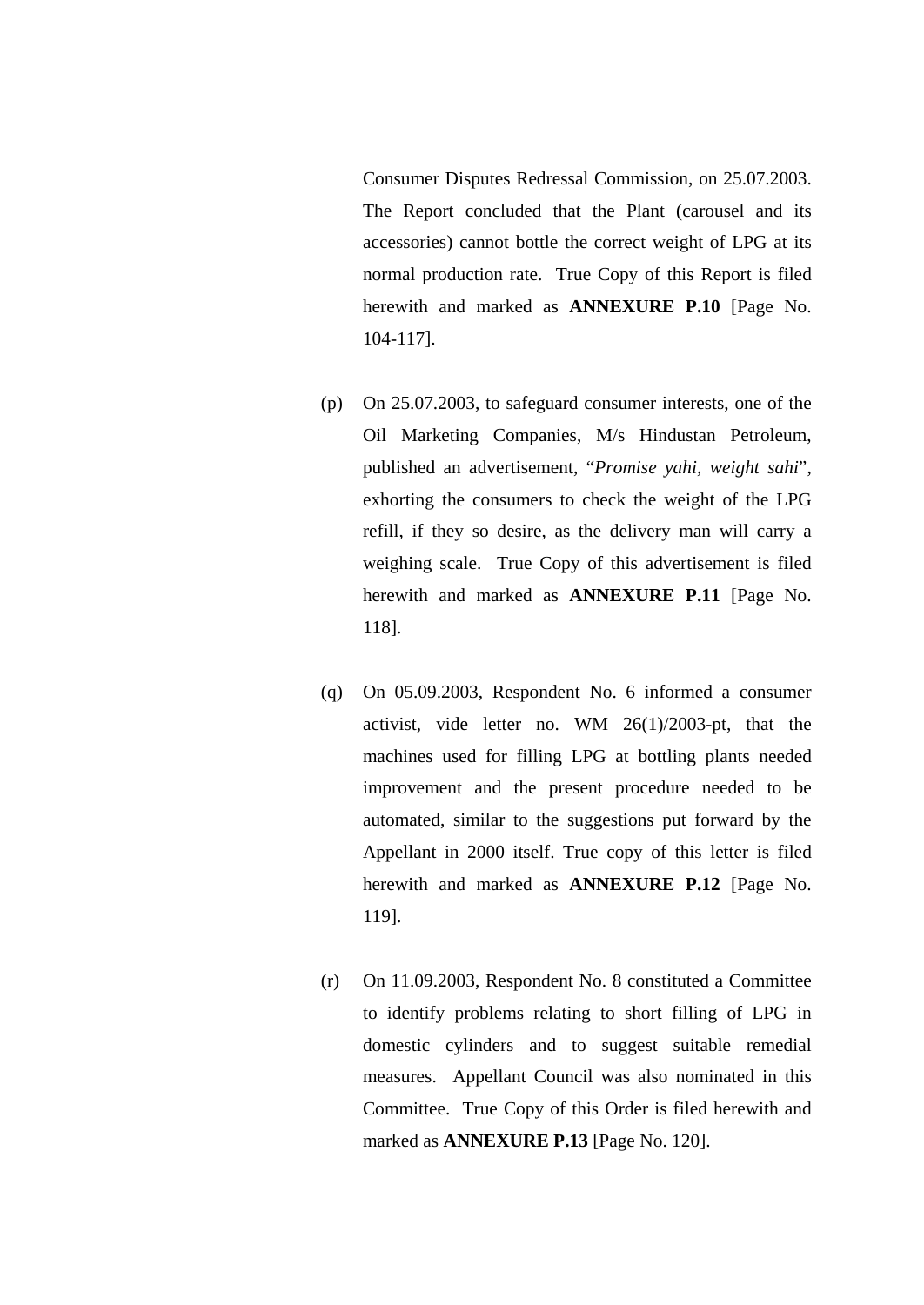- (s) On 12.09.2003, Hon'ble National Consumer Disputes Redressal Commission, awarded a payment of Rs. 7,500/- to the Appellant, by the Respondent No.1, as cost towards adjournment. True Copy of this Order is filed herewith and marked as **ANNEXURE P.14** [Page No. 121].
- (t) On 29.01.2004, Hon'ble National Consumer Disputes Redressal Commission heard the Appellant's Reply to the objections, on the Report of Experts of IIT, Kharagpur, filed by the Respondent Company and directed the Appellant to file its Consolidated Submissions.
- (u) On 05.03.2004, Government of India amended the Consumer Protection Rules, and introduced Rule 10A, to Credit the fine awarded under sec. 14(1)(hb), when the consumers are not identified conveniently, into the Consumer Welfare Fund. The relevant amendment, referred to herein has been filed herewith and marked as **ANNEXURE P.15** [Page No. 122].
- (v) On 03.04.2004, the Appellant filed the Consolidated Submissions. The Petitioner pleaded that as per *sec. 14(1)(hb)*, when the Forum is of the opinion that the loss or injury has been suffered by a large number of consumers, a minimum of 5% of the value of defective goods or services should be awarded. It also pleaded that in contrast to Hindustan Petroleum, which had started pre-delivery weighment of LPG refills, the Respondent Company was yet to take any initiative to safeguard consumer interests and hence as per *sec. 14(1)(d)* deserves the consideration for the award of "punitive damages". The Appellant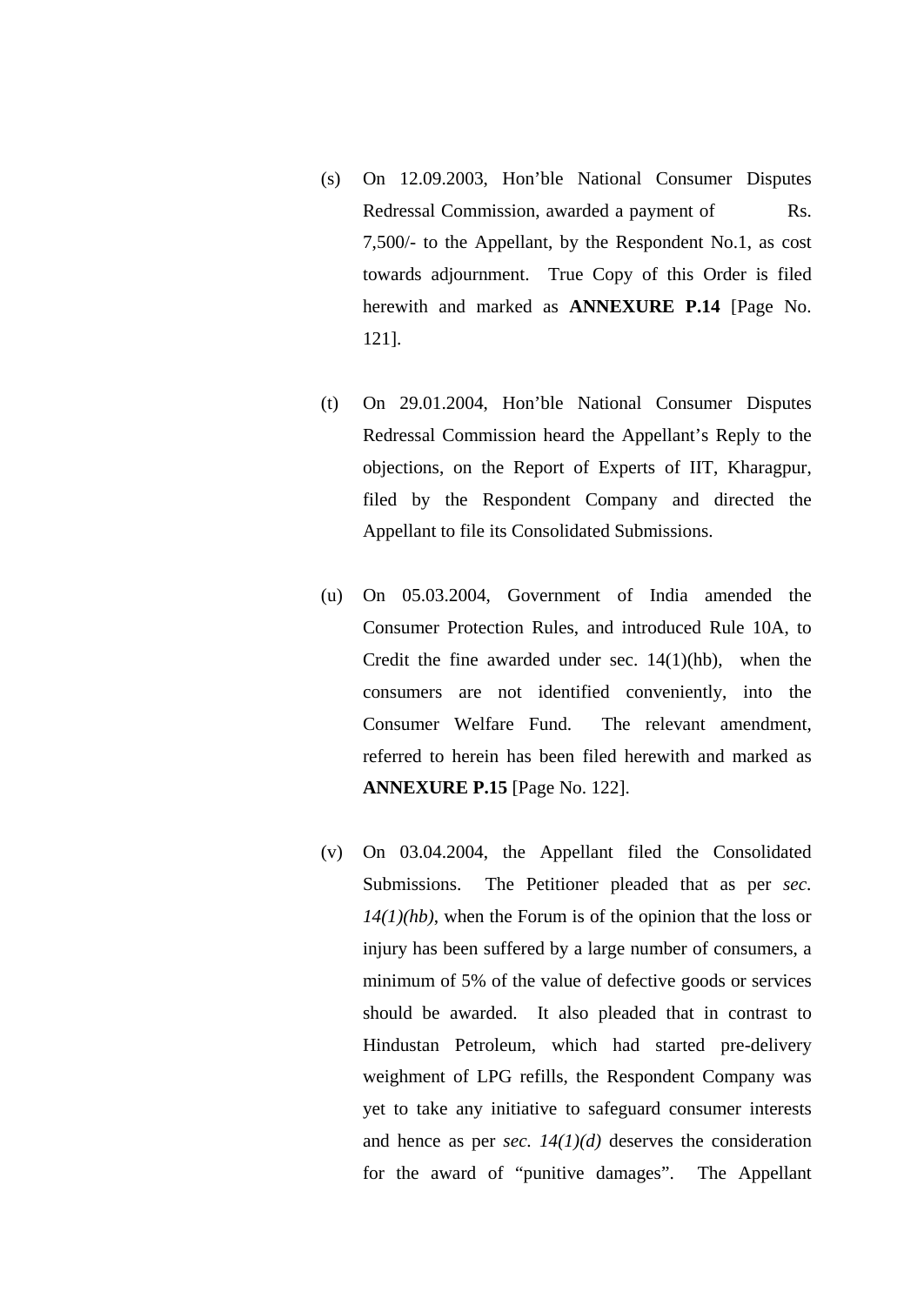therefore prayed for award of 5% of the loss suffered by the consumers, in a year (Rs. 750 crores). True copy of the Supplementary Petition with Consolidated Submissions is filed herewith and marked as **ANNEXURE P.16** [Page No. 123-136].

- (w) On 04.02.2005, Report of the Committee set up by Respondent No.8, to identify problems relating to shortfilling of LPG in domestic cylinders and to suggest suitable remedial measures, was circulated by Respondent No. 6. The Report wanted the Respondent Company to urgently consider changes in the method of (LPG refill) tare neutralization. It was further stated that in the existing system, operator fatigue sets in within a few minutes, resulting in large error, as high as 30-40%. The Appellant had made similar observations, after visiting the LPG Bottling Plant, at Balasore, Orissa (**ANNEXURE P.4**). True copy of this Report is filed herewith and marked as **ANNEXURE P.17** [Page No. 137-145].
- (x) On 19.10.2005, Hon'ble National Consumer Disputes Redressal Commission directed the Respondent Company to issue advertisement in the pattern done by M/s *Hindustan Petroleum* and should ensure that weighing scale was made available to the delivery-men, who would deliver the domestic cylinders to the customers only after weighing them in presence of the consumers. The said directions were to become effective from 01.11.2005. True Copy of this Order is filed herewith and marked as **ANNEXURE P.18** [Page No. 146-148]. The Commission also directed the Registry to issue notices to the Ministry of Petroleum &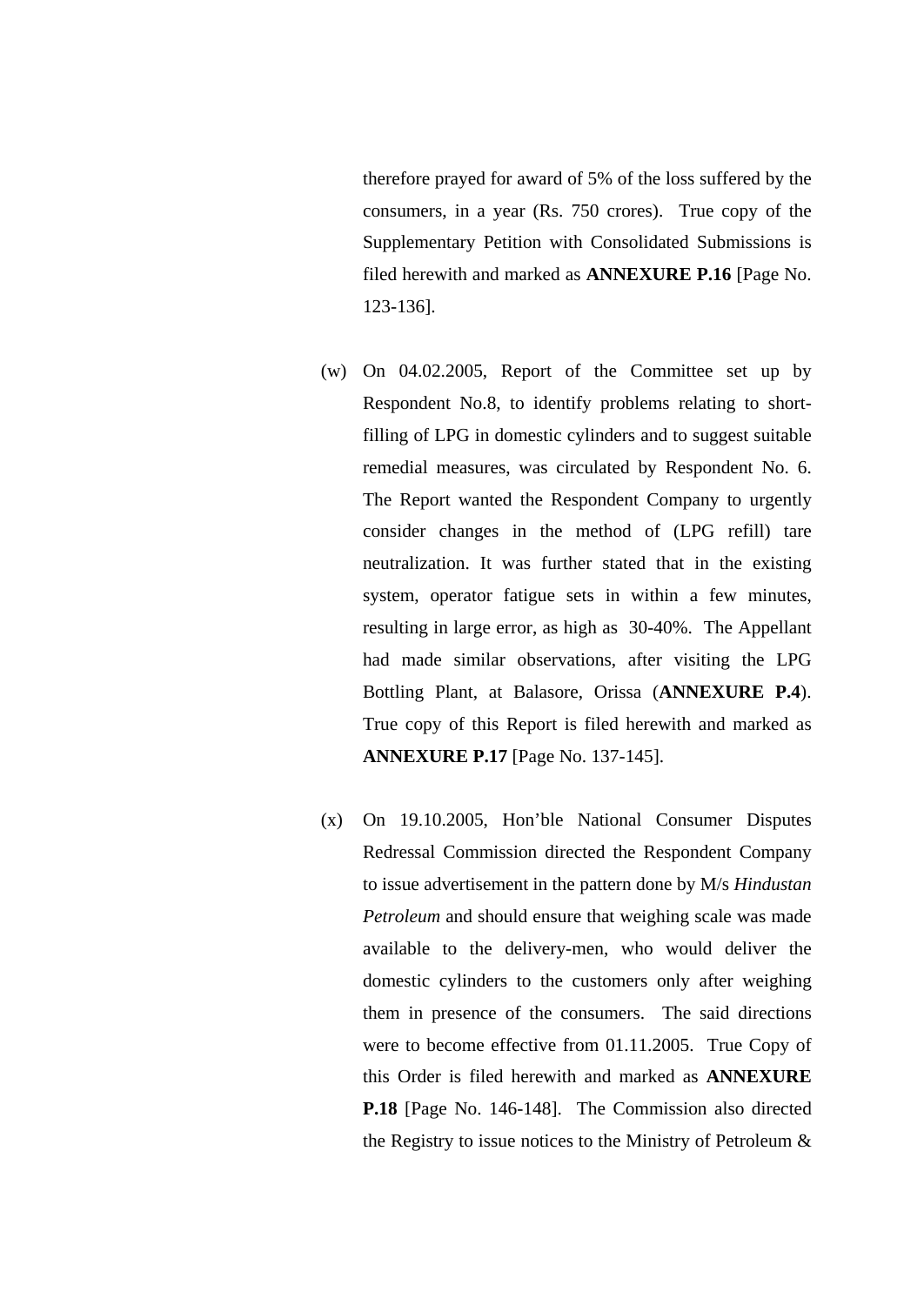Natural Gas, Government of India, through the Secretary, to decide the issues raised in the complaint effectively.

- (y) On 11.04.2006, the Appellant through an 'Affidavit' brought to the notice of Hon'ble National Consumer Disputes Redressal Commission that the Respondent Company had not adhered to the directives of the Commission, issued on 19.10.2005. True Copy of the Affidavit is filed herewith and marked as **ANNEXURE P.19** [Page No. 149-161].
- (z) On 24.04.2006, the Respondent Company, through an "Affidavit" stated that advertisements (which are far less prominent than the one issued by Hindustan Petroleum) were published only in eight states of the country, predominantly in the Eastern Region. True Copy of the Affidavit is filed herewith and marked as **ANNEXURE P.20** [Page No. 162-163] and a copy of the advertisement is marked as **ANNEXURE P.21** [Page No. 164].
- (aa) On 13.09.2006, Hon'ble National Consumer Disputes Redressal Commission took cognizance of the lapses, on the part of Respondent Company and again directed it to file compliance. True Copy of this Order is filed herewith and marked as **ANNEXURE P.22** [Page No. 165-167].
- (bb) On 13.10.2006, Director(Marketing), Ministry of Petroleum & Natural Gas, Govt. of India, New Delhi, in an "Affidavit" filed before the NCDRC narrated the steps that were being initiated to overcome the short-filling of LPG cylinders. It was further stated that the modernization of the Bottling Plants of the Oil Marketing Companies (OMCs) would involve a sum of Rs. 250 crores and would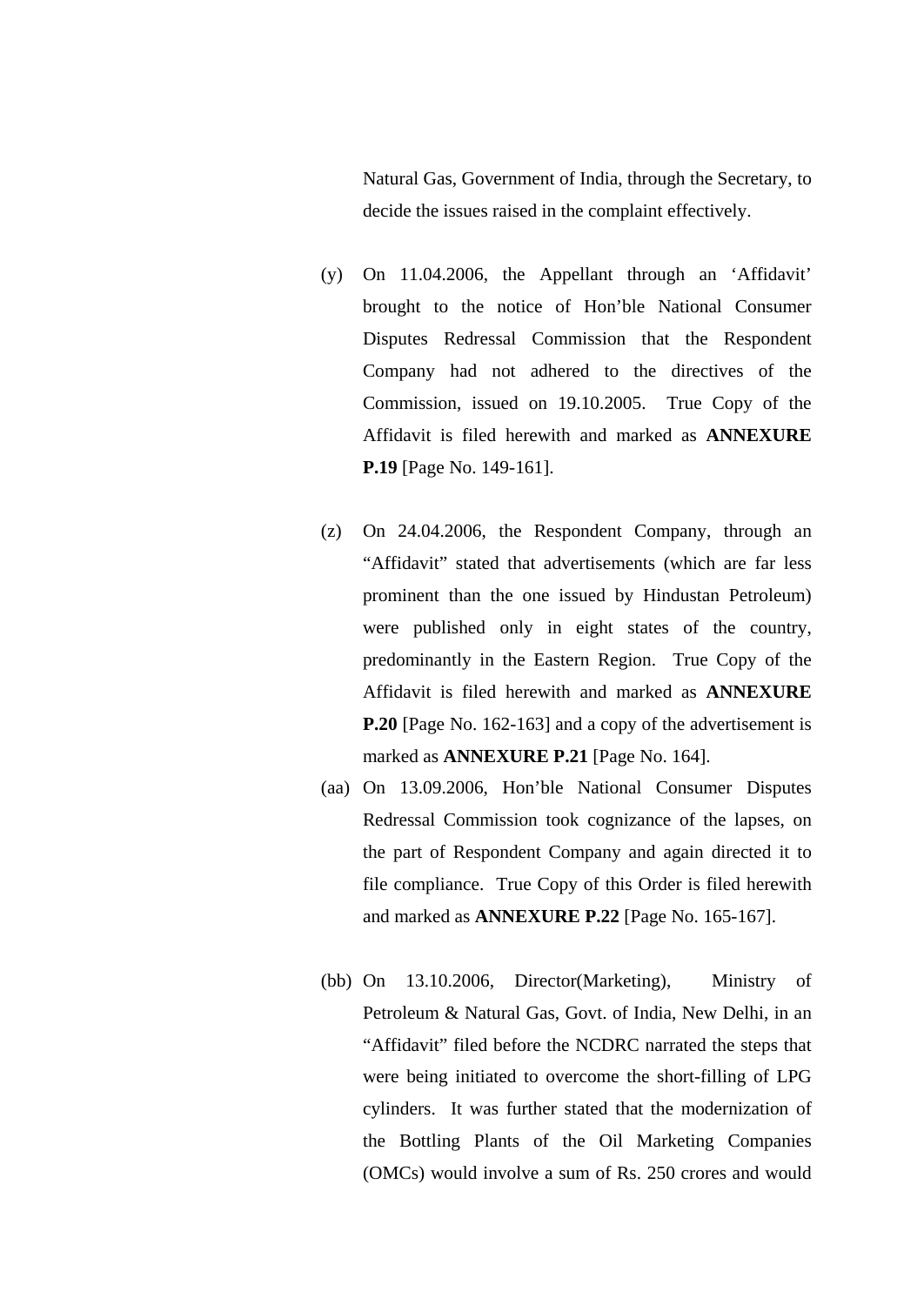take 4 years to complete. True Copy of the Affidavit is filed herewith and marked as **ANNEXURE P.23** [Page No. 168-172].

- (cc) On 07.02.2007, Hon'ble National Consumer Disputes Redressal Commission once again took cognizance of the non-compliance of its orders, with respect to insertion of advertisements and pre-delivery checking of weighment and directed Respondent No.1 to file an affidavit, as to why earlier direction made on 13.9.2006 was not complied with, in all States. True Copy of this Order is filed herewith and marked as **ANNEXURE P.24** [Page No. 173-174].
- (dd) On 16.08.2007, the Hon'ble National Consumer Disputes Redressal Commission passed its final Judgment/Order. The Hon'ble Commission appreciated the good work done by the Appellant and awarded a cost of Rs. 50,000/ towards meeting the expenses of the case and to further protect the interests of the consumers. (Incidently, the Hon'ble Commission awarded Rs. 7,500/- for a single adjournment, **ANNEXURE P.14**, while the Original Petition was heard over 29 sittings.) Further, it directed the Respondents to provide weighing scales to all the deliverymen, who will do pre-delivery checking of the weight of the LPG refill at the doorstep of the household. Since consumers across the country were affected, it directed for insertion of advertisements in both print and electronic media. The Commission also allowed 4 years time for the modernization of all the LPG Bottling Plants, as was pleaded by the Ministry of Petroleum & Natural Gas.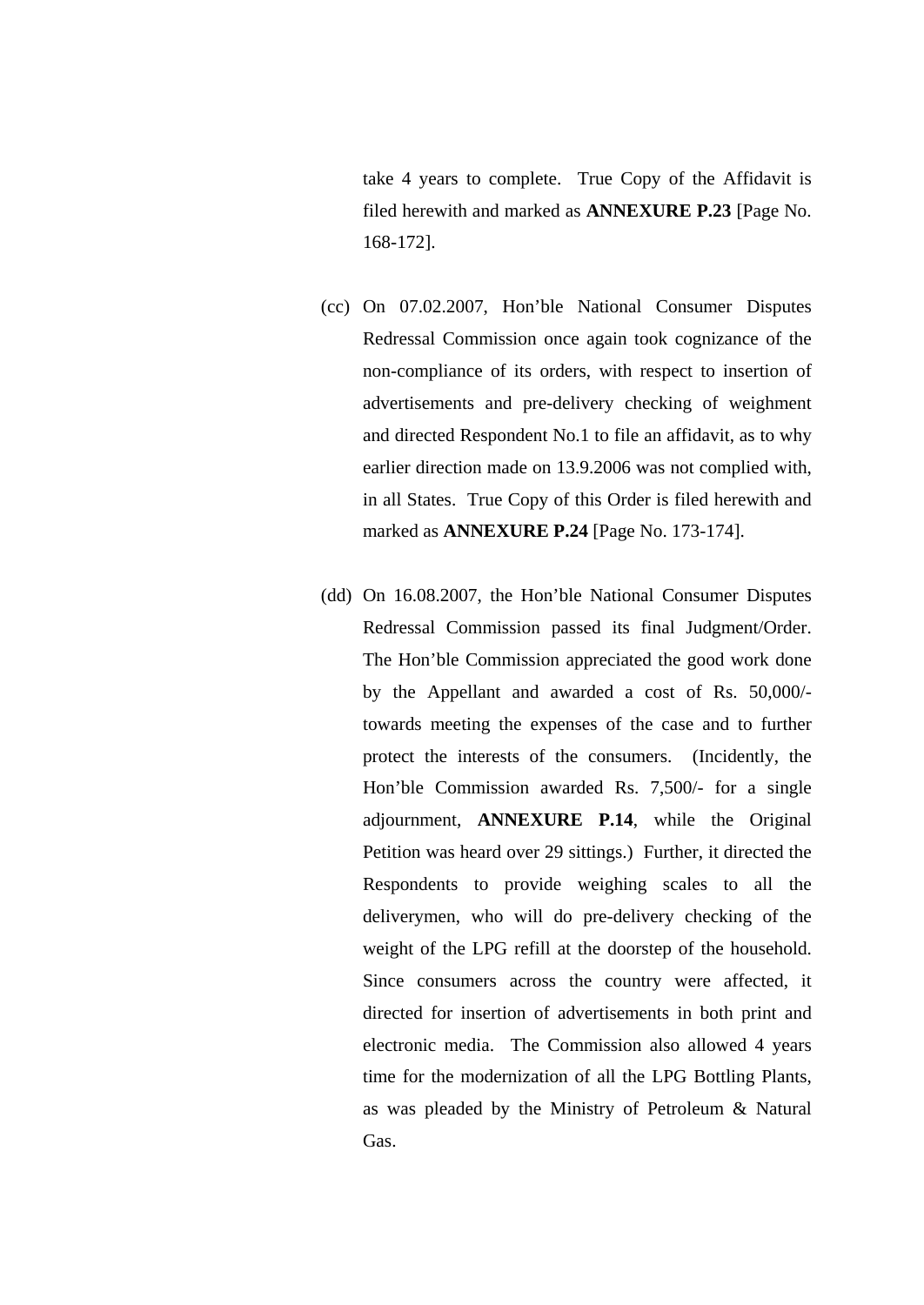There were several errors in the Order, relating to:

(i) Summary Report of the Professors of IIT, Kharagpur;

(ii) failure to take note the non-compliance of its Orders of 19.10.2005, by the Respondent Company, in respect of insertion of advertisements and providing weighing scale to the deliverymen;

(iii) rejecting the pleadings of the Appellant to invoke sec.  $14(1)(hb)$  and  $14(1)(d)$  and to direct the Respondents to pay 5% of the loss inflicted on the consumers to it;

(iv) ignoring the prayers without assigning any reason, etc.

- (ee) On 22.09.2007, well within the Period of Limitation, the Appellant, as provided under Section 22(2) of the Consumer Protection Act, sought Review of the Order, before the Hon'ble National Consumer Disputes Redressal Commission, for rectification of the mistakes, vide Miscellaneous Application No. 257 OF 2007.
- (ff) On 25.11.2009, the Appellant computed the total value of under-filled (defective) refills, sold to the consumers, as Rs. 65,764 crores. Thus a minimum sum of Rs. 3,288 crores becomes payable to the Consumer Welfare Fund, as per sec. 14(1)(hb). Details have been furnished in the attached Tables, which are filed herewith and marked as **ANNEXURE P.25** [Page No. 175-179].
- (gg) On 29.07.2010, Hon'ble National Consumer Disputes Redressal Commission passed the Order dismissing the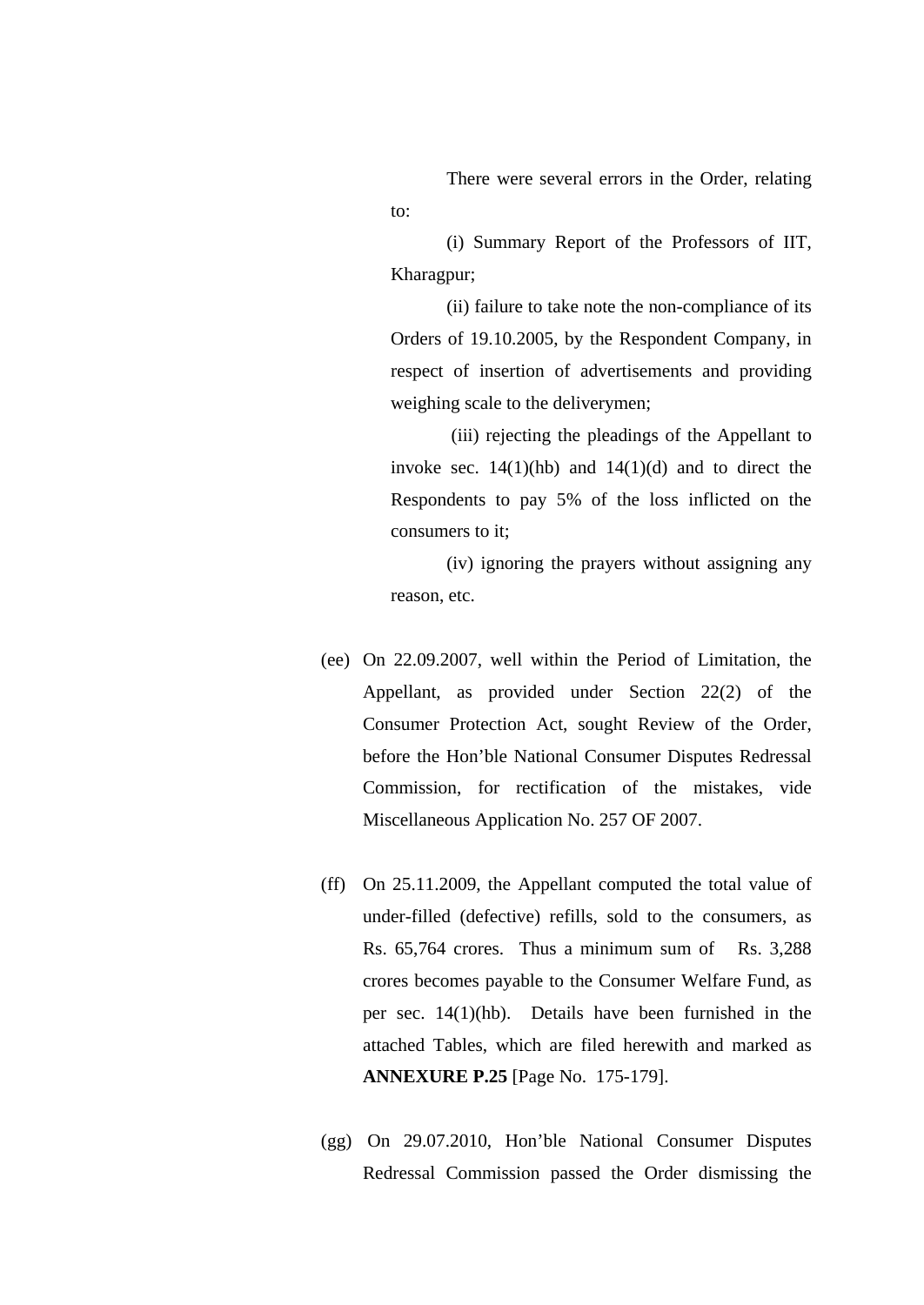Review, stating that as per Sec. 22(2) it cannot examine the case in detail.

**5.** Aggrieved by the impugned final judgment and order dated 16.08.2007, passed by the Hon'ble National Consumer Disputes Redressal Commission, in Original Petition No. 224 OF 2001, the Appellant is filing this Civil Appeal on following grounds among other:

#### **GROUNDS**

- (i) The order of the National Commission (NCDRC) is contrary to law.
- (ii) That the amendments to Consumer Protection Act (62 of 2002) came into effect from 15.03.2003. Several sub-sections were inserted through those amendments (Sections  $14(1)(d)$ ,  $14(1)(hb)$ ,  $14(1)(i)$  and 22(2), relevant to the instant case, have been reproduced in **ANNEXURE P.9**). The consumers continued to suffer loss even in 2004, as the interim order of the Commission below was passed in October 2005 (**ANNEXURE P.18**), as prayed for by the Appellant (Prayer (b) – **ANNEXURE P.7**) for pre-delivery checking of the weight of the refill cylinder, at the doorstep of the household. But these relevant sections of the Consumer Protection Act introduced to act as a deterrent to those who indulge in Unfair Trade Practices affecting large number of consumers were not invoked, in spite of the Appellant repeatedly bringing these points of law to the consideration of the Commission below.
- (iii) Consolidated written Submissions of the Appellant, was filed on 03.04.2004 (**ANNEXURE P.16**), as was directed by the Commission below, on 29.01.2004. In those Submissions, the Petitioner citing the newly introduced sub-Sections of the Consumer Protection Act prayed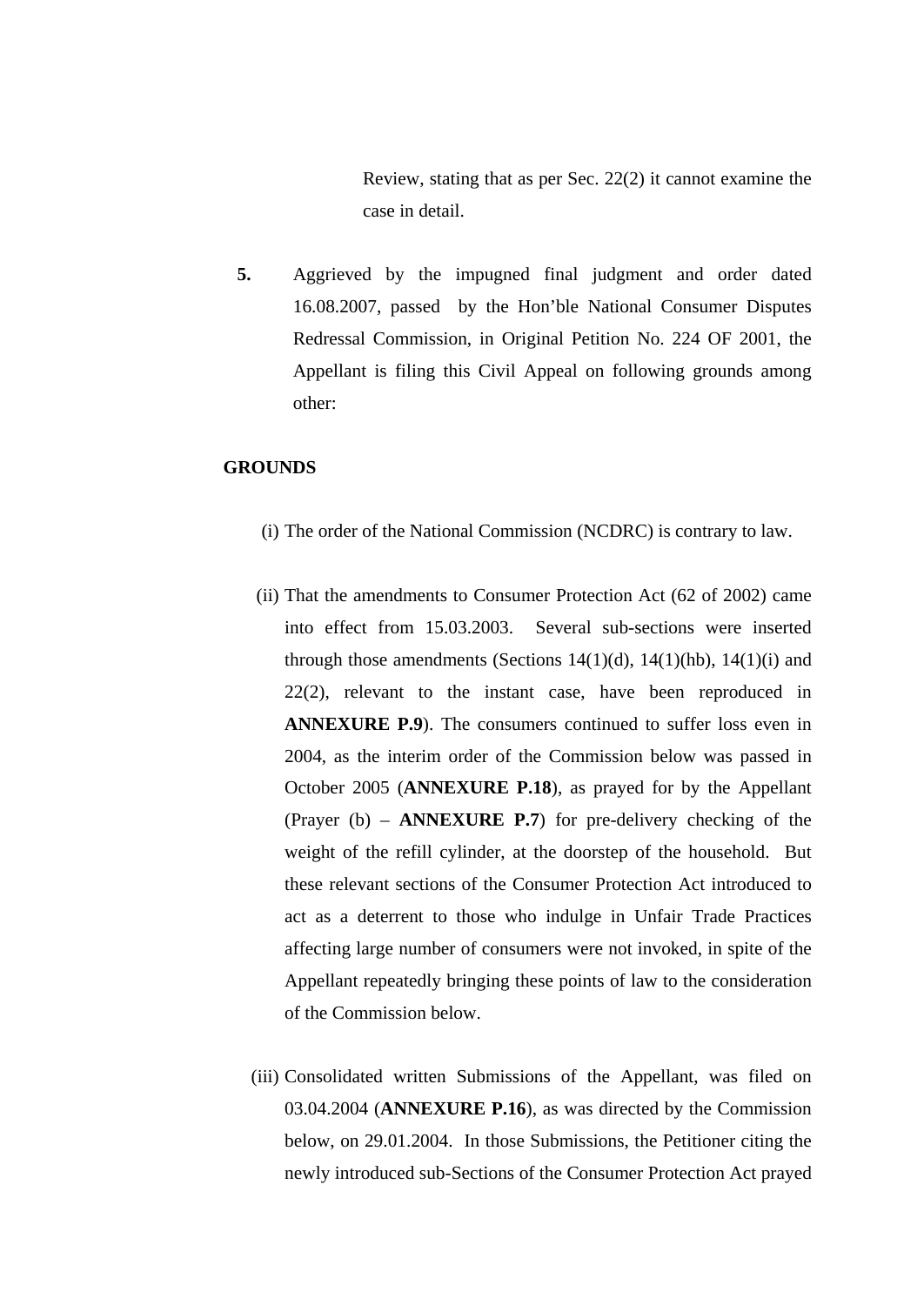for payment of 5% of the amount unduly collected from the consumers through under-weighment, to it so that it may utilize the same for taking up more consumer protection activities. This important prayer was neither mentioned in the order of the Commission below, nor the reasons were given for not granting the relief as was sought, in the order dated 16.08.2007.

*(iv)* That as per section 14(1)(hb): "*to pay such sum as may be determined by it, if it is of the opinion that loss or injury has been suffered by a large number of consumers who are not identifiable conveniently:* 

*Provided that the minimum amount of sum so payable shall not be less than five per cent of the value of such defective goods sold or services provided, as the case may be, to such consumers:*

*Provided further that the amount so obtained shall be credited in favour of such person and utilized in such manner as may be prescribed;"*

*The order of the Commission below, made on 19.10.2005*, directing the Respondent Company to start making pre-delivery checking of LPG refills at the doorstep of the households and to advertise widely in the media, in the pattern of Hindustan Petroleum (**ANNEXURE P.18**), *clearly shows that it had concluded that a large number of consumers had been suffering loss. Even after concluding so, it avoided providing relief, as envisaged in section 14(1)(hb) of the Act.*

(v) That as per Sec. 14(1)(hb) of the CP Act, if the Forum determines that loss or injury had been suffered by a large number of consumers who are not identifiable conveniently, a minimum of 5% of the value of such defective goods sold or services provided, as the case may be, to such consumers and that amount as per Rule 10A of the Consumer Protection Rules (**ANNEXURE P.15**) should be credited to the Consumer Welfare Fund. To facilitate calculation of this amount, the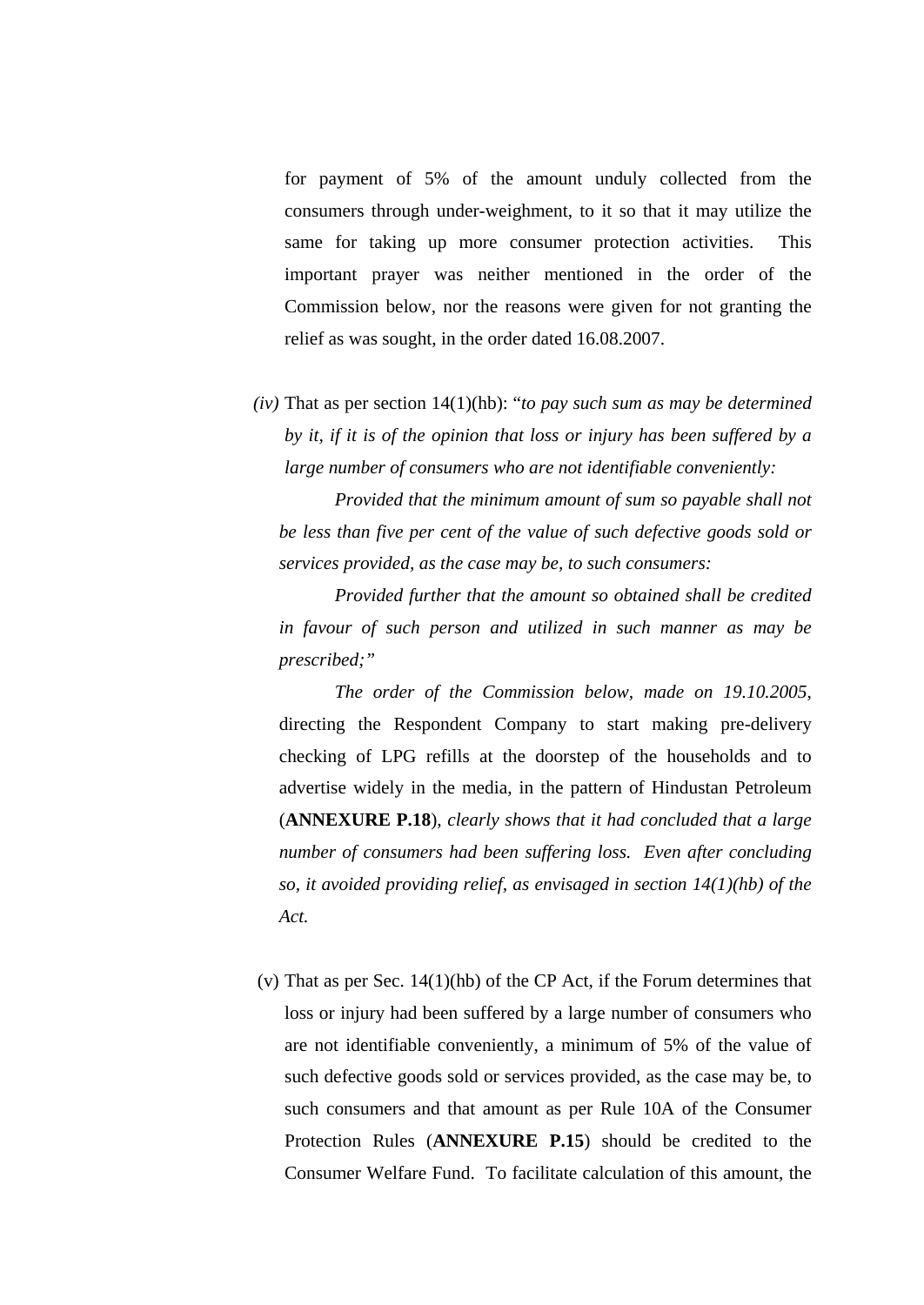Appellant estimated this amount from the website of Ministry of Petroleum & Natural Gas and submitted the same to the Commission below. The total value of under-filled (defective) refills, sold to the consumers, was Rs. 65,764 crores. It was further stated in the Petition that a minimum sum of Rs. 3,288 crores becomes payable to the Consumer Welfare Fund, as per sec. 14(1)(hb) (**ANNEXURE P.25**). But the Commission failed to take notice of the submissions.

(vi) That commencing from June 2000, the Appellant had been impressing upon the Respondent Company about the under-filled *Indane* LPG refills and the loss suffered by the consumers (**ANNEXURES P.2, P.3, P.4, P.5**). Since the Respondents were not responding to rectify the defects in their LPG Bottling Plants, the Appellant, who had no financial muscle but the zeal to fight against the Unfair Trade Practice, filed and sustained the Original Petition, against all odds, since 20.07.2001. Even the Public Interest Class Petition did not make the Respondents to act. The Professors of IIT, Kharagpur, submitted their Report on 25.07.2003 and unequivocally concluded that the Bottling Plant and its systems were incapable of delivering the stipulated weight of  $14.2 \pm 0.15$  kg. That also did not move the Respondents. One of the Oil Marketing Companies, Hindustan Petroleum, introduced pre-delivery checking of weight of LPG refills, at the doorstep of the households (**ANNEXURE P.11**) and gave widespread media publicity during 2003. That also did not prompt the Respondent Company into any action to safeguard the consumer interests. The Committee constituted by Respondent No. 8, came out with its findings in a Report in Feb. 2005. That Report also noted the existing LPG Bottling Plants were not capable of delivering the correct weight due to shortcomings in the tare neutralization system. That also did not make the Respondent Company to act. Even the directive of the Commission below on 19.10.2005 was ignored by the Respondent Company till 2007 (**ANNEXURES P.20, P.22, P.24**).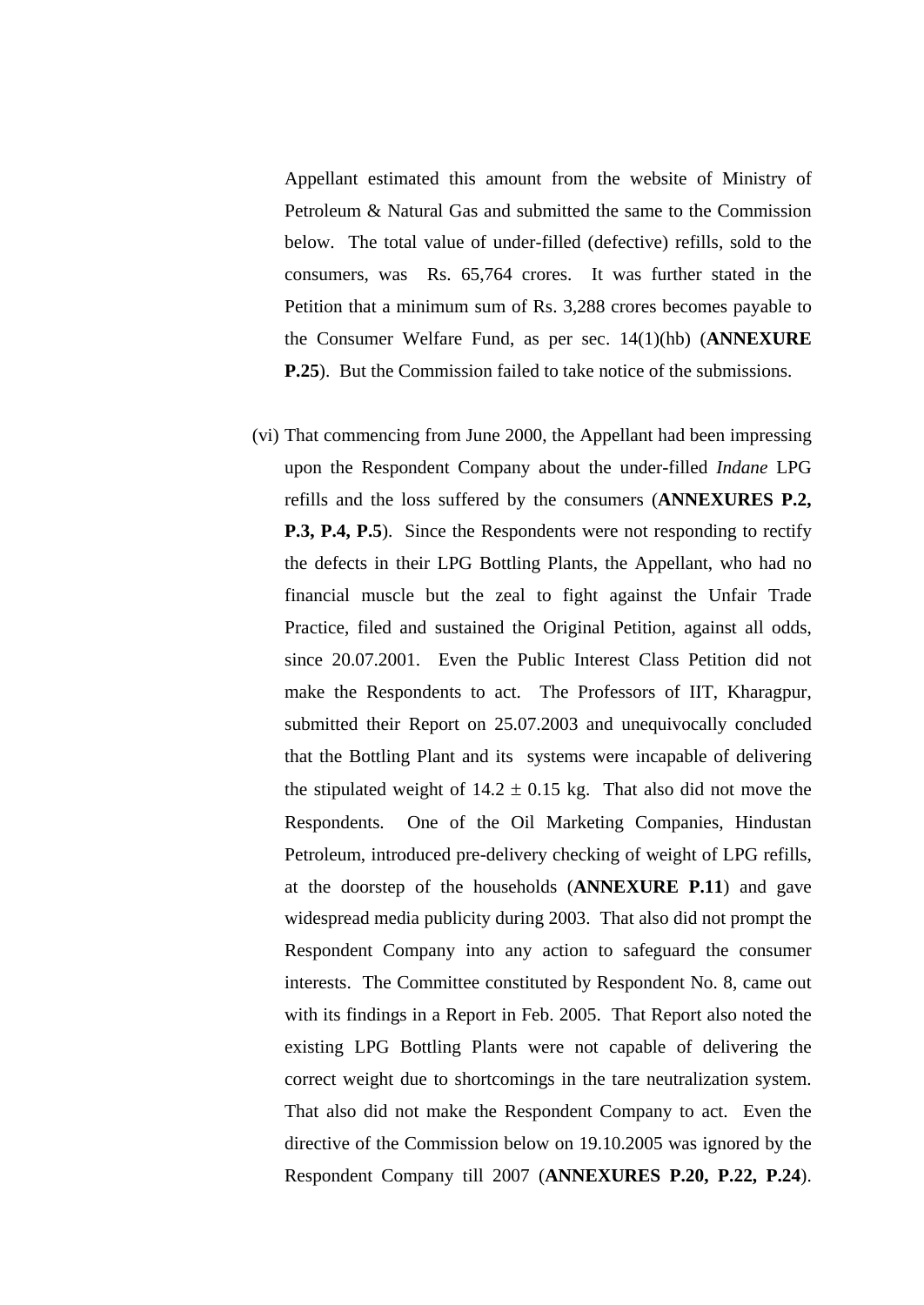The inexplicable indifference to the consumer welfare for such a long duration has been overlooked and the Commission below was unwilling to invoke the provisions of section  $14(1)(d)$  of the Consumer Protection Act and award '*punitive damages*'.

(vii) The preamble to Consumer Protection Act says that it as "*An Act to provide better protection of the interests of consumers*". Keeping this philosophy in view, several judgments have reiterated the point that the Act should be interpreted in favour of the consumer. In *Lucknow Development Authority vs. M.K.Gupta, AIR 1994 SC 787*, this Hon'ble Court observed: "*The provisions of the Act thus have to be construed in favour of the consumer to achieve the purpose of enactment as it is a social benefit oriented legislation. The primary duty of the court while construing the provisions of such an Act is to adopt a constructive approach subject to that it should not do violence to the language of the provisions and is not contrary to attempted objective of the enactment.*"

> In *Charan Singh vs. Healing Touch Hospital & Ors., Civil Appeal No. 767 of 2000, AIR 2000 SC 3138*, this Hon'ble Court stressed the need for writing a reasoned judgment. It said: "*Consumer Protection Act is one of the benevolent pieces of legislation intended to protect a large body of consumers from exploitation. The Act provides for an alternative system of consumer justice by summary trial. The authorities under the Act exercise quasi judicial powers for redressal of consumer disputes and it is one of the postulates of such a body that it should arrive at a conclusion based on reason. The necessity to provide reasons, howsoever brief, in support of its conclusion by such a forum, is too obvious to be reiterated and needs no emphasising. Obligation to give reasons not only introduces clarity but it also excludes, or at any rate minimizes, the chances of arbitrariness and the higher forum can test the*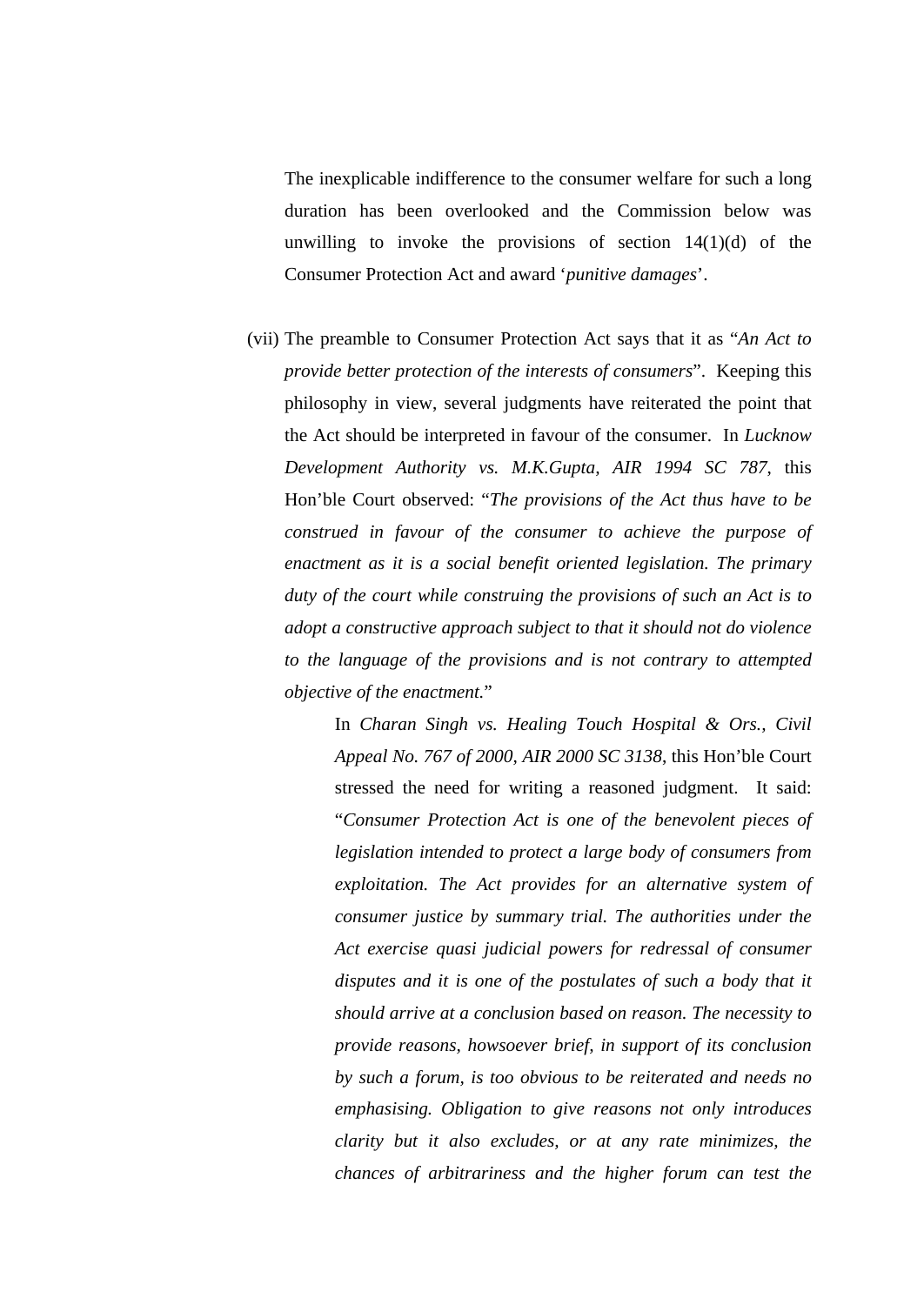*correctness of those reasons.*" Similar views were expressed in *Omar Usman Chamadia vs Abdul and Anr. (JT 2004 (2) SC 176)*. In the impugned Order, against which this Appeal has been made, neither the facilitating provisions of the Act for protecting the consumer interests have been invoked, nor the reasons for not doing so have been elucidated.

(viii) The public apathy in this country necessitates the consumer organisations to look upon the government or funding agencies for their sustenance. Though there are several instances in which an individual consumer suffers a loss, because of the quantum of loss at the individual level being low and since majority of them do not have the technical expertise to pursue the matter, the government expected the consumer organisations to fill the void. It was probably because of this ground reality and also to encourage voluntary consumer organisations to file Public Interest Cases, affecting large number of consumers, the Consumer Protection Act was amended in 2003 and section 14(1)(hb) was introduced. Unfortunately the legal mandate had been ignored and the order of the National Commission simply did not mention anything about the vital prayer of the Council, neither in the 28 pages discussion, nor in the operative part of the judgment. Only in the introductory part of its Order, it did make a mention that the Council had prayed for 1% of the loss suffered by the consumers in a year, quantified at Rs. 750 crores. Should the Unfair Trade Practices flourish in this country? Even when a voluntary consumer organization, with all its limitations, brought forward precisely the shortcomings in the system, the loss suffered by the consumers across the country and also provided a workable solution which was ultimately accepted and implemented, should it be denied its dues, in spite of the legal mandate?